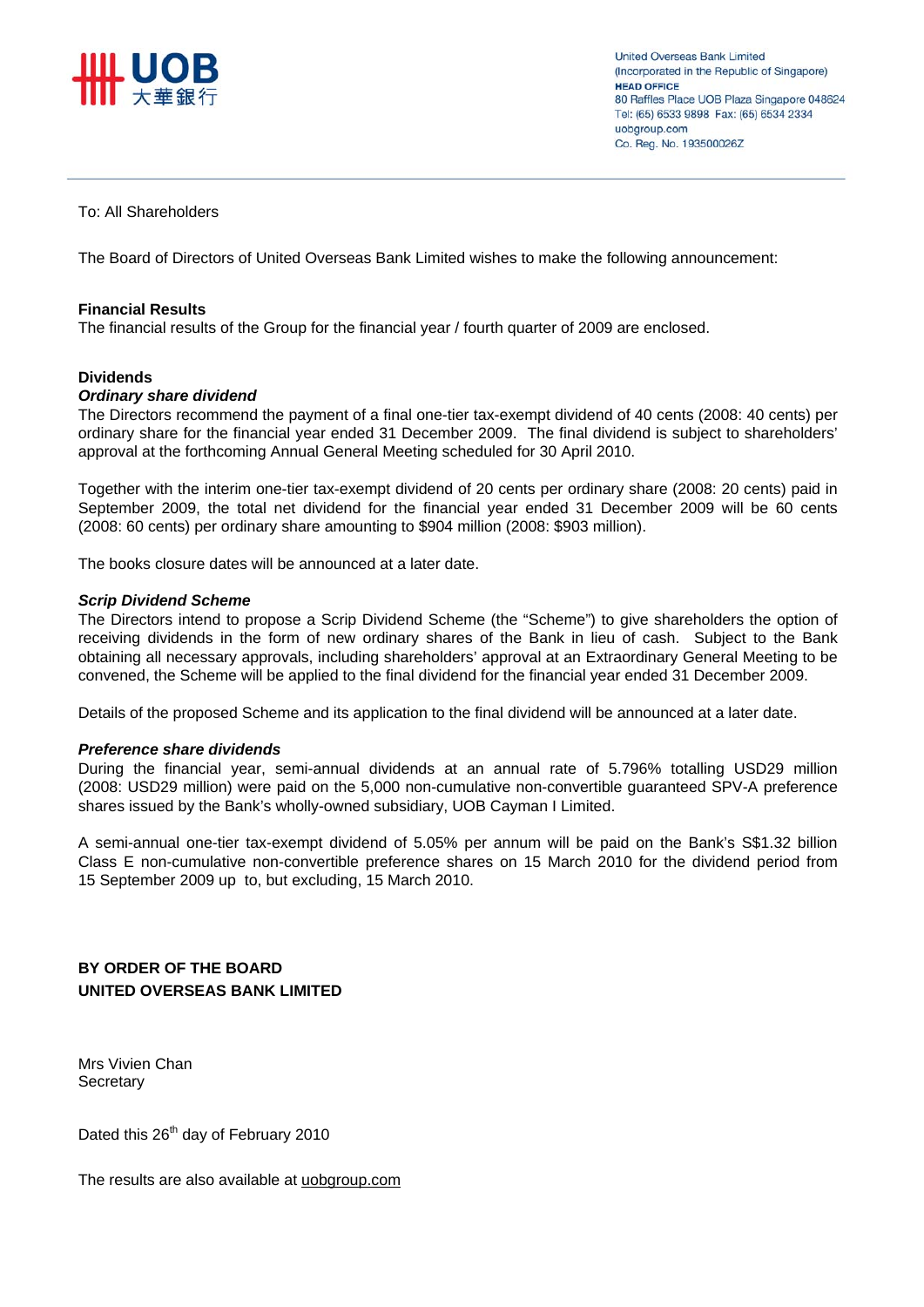

Incorporated in the Republic of Singapore Company Registration Number: 193500026Z

> **Group Financial Report for the Financial Year 2009**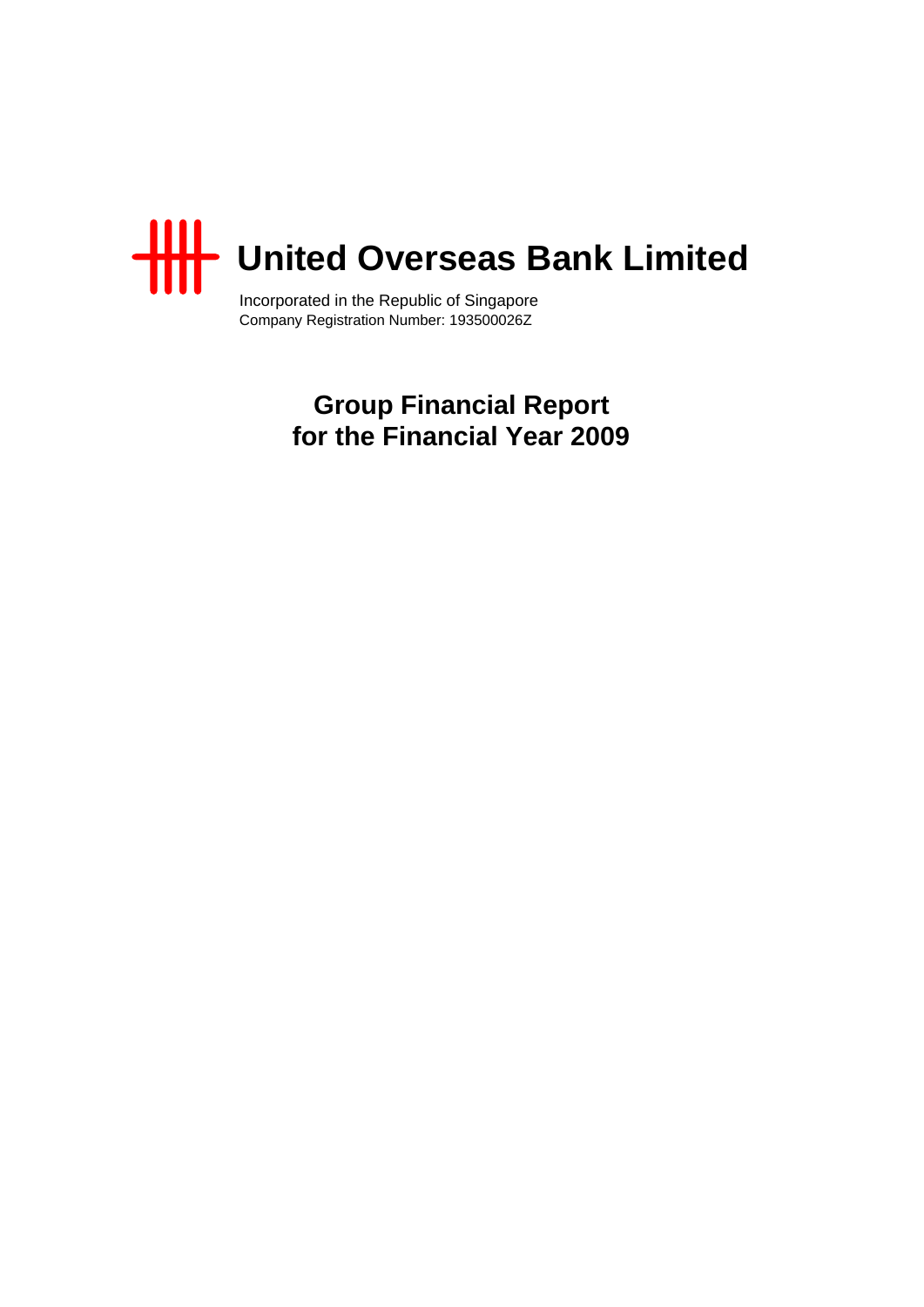# **UOB**

# **Contents**

# **Page**

- 2 Financial Highlights
- 4 Performance Review
- 6 Net Interest Income
- 8 Non-Interest Income
- 9 Operating Expenses
- 10 Impairment Charges
- 11 Customer Loans
- 12 Customer Deposits
- 12 Debts Issued
- 13 Shareholders' Equity
- 13 Changes in Issued Shares of the Bank
- 14 Non-Performing Assets
- 16 Performance by Operating Segment
- 18 Performance by Geographical Segment
- 19 Capital Adequacy Ratios

# **Appendix**

- 1 Consolidated Profit and Loss Account
- 2 Consolidated Statement of Comprehensive Income
- 3 Consolidated Balance Sheet
- 4 Consolidated Statement of Changes in Equity
- 5 Consolidated Cash Flow Statement
- 6 Balance Sheet of the Bank
- 7 Statement of Changes in Equity of the Bank
- 8 Investment Securities

**Attachment**: Independent Auditors' Report

### **Notes:**

- 1 The financial statements are presented in Singapore dollars.
- 2 Certain comparative figures have been restated to conform with the current period's presentation.
- 3 Certain figures in this report may not add up to the respective totals due to rounding.
- 4 Amounts less than \$500,000 in absolute term are shown as "0".

"NM" denotes not meaningful.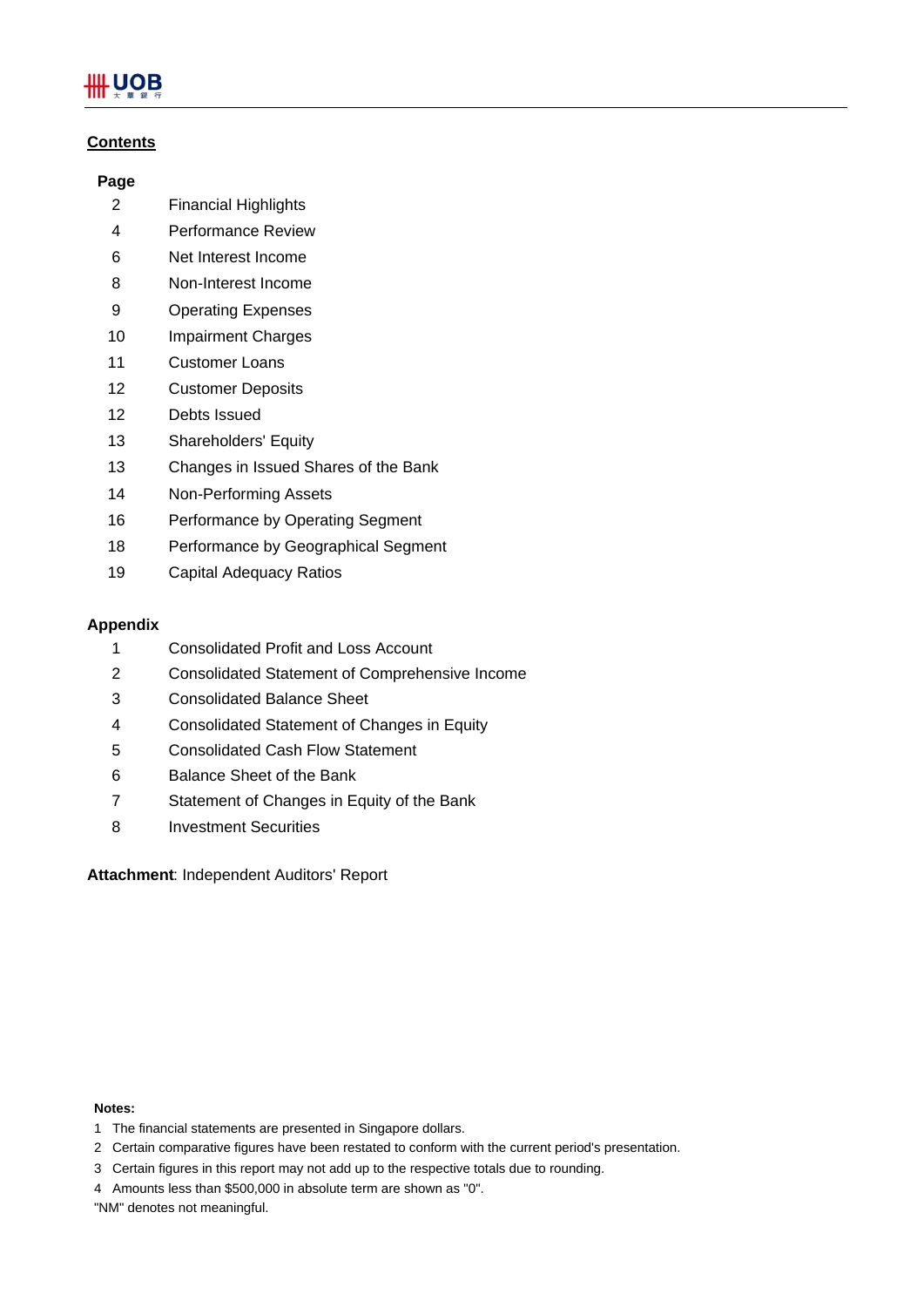# # UOB

# **Financial Highlights**

|                                                    | 2009  | 2008  | $+$ /(-)                 | 4Q09  | 3Q09           | $+$ /(-)        | 4Q08  | $+$ /(-)      |
|----------------------------------------------------|-------|-------|--------------------------|-------|----------------|-----------------|-------|---------------|
|                                                    |       |       | %                        |       |                | %               |       | %             |
| Profit and loss summary (\$m)                      |       |       |                          |       |                |                 |       |               |
| Net interest income                                | 3,674 | 3,576 | 2.7                      | 892   | 925            | (3.6)           | 957   | (6.9)         |
| Non-interest income                                | 1,732 | 1,675 | 3.4                      | 350   | 396            | (11.6)          | 391   | (10.4)        |
| Total income                                       | 5,405 | 5,250 | 3.0                      | 1,242 | 1,322          | (6.0)           | 1,348 | (7.9)         |
| Less: Total expenses                               | 2,074 | 2,050 | 1.2                      | 554   | 510            | 8.6             | 532   | 4.1           |
| Operating profit                                   | 3,331 | 3,200 | 4.1                      | 688   | 812            | (15.2)          | 817   | (15.7)        |
| Less: Amortisation/impairment charges              | 1,132 | 818   | 38.3                     | 47    | 237            | (80.2)          | 383   | (87.7)        |
| Add: Share of profit of associates                 | 107   | 103   | 3.8                      | 19    | 46             | (57.2)          | 14    | 38.5          |
| Less: Tax and minority interests                   | 404   | 548   | (26.2)                   | 139   | 120            | 16.2            | 116   | 20.1          |
| Net profit after tax <sup>1</sup>                  | 1,902 | 1,937 | (1.8)                    | 522   | 500            | 4.3             | 332   | 57.2          |
| <b>Financial indicators</b>                        |       |       |                          |       |                |                 |       |               |
| Non-interest income/Total income (%)               | 32.0  | 31.9  | 0.1% pt                  | 28.2  | 30.0           | $(1.8)$ % pt    | 29.0  | $(0.8)$ % pt  |
| Overseas profit contribution (%)                   | 31.2  | 23.6  | 7.6% pt                  | 19.0  |                | 32.3 (13.3)% pt | 11.3  | 7.7% pt       |
| Earnings per ordinary share $(\text{$\$})^{2,3}$   |       |       |                          |       |                |                 |       |               |
| <b>Basic</b>                                       | 1.19  | 1.25  | (4.8)                    | 1.31  | 1.26           | 4.0             | 0.81  | 61.7          |
| <b>Diluted</b>                                     | 1.19  | 1.24  | (4.0)                    | 1.31  | 1.25           | 4.8             | 0.81  | 61.7          |
| Return on average ordinary                         |       |       |                          |       |                |                 |       |               |
| shareholders' equity (%) <sup>2,3</sup>            | 11.9  | 12.2  | $(0.3)$ % pt             | 12.1  | 12.0           | $0.1\%$ pt      | 8.8   | 3.3% pt       |
| Return on average total assets $(\%)$ <sup>3</sup> | 1.06  |       | 1.07 (0.01)% pt          | 1.16  | 1.13           | 0.03% pt        | 0.74  | 0.42% pt      |
| Net interest margin (%) <sup>3</sup>               | 2.36  | 2.27  | 0.09% pt                 | 2.28  |                | 2.39 (0.11)% pt | 2.45  | $(0.17)$ % pt |
| Expense/Income ratio (%)                           | 38.4  | 39.0  | $(0.6)$ % pt             | 44.6  | 38.6           | 6.0% pt         | 39.4  | 5.2% pt       |
| Loan charge off rate (bp) $3$                      |       |       |                          |       |                |                 |       |               |
| Exclude collective impairment                      | 59    | 33    | 26 <sub>bp</sub>         | 50    | 63             | (13)bp          | 71    | (21)bp        |
| Include collective impairment                      | 76    | 47    | 29bp                     | 43    | $90\,$         | (47)bp          | 75    | (32)bp        |
| Net dividend per ordinary share $(\phi)$           |       |       |                          |       |                |                 |       |               |
| Interim                                            | 20.0  | 20.0  |                          |       |                |                 |       |               |
| Final                                              | 40.0  | 40.0  |                          | 40.0  |                | <b>NM</b>       | 40.0  |               |
| Total                                              | 60.0  | 60.0  | $\overline{\phantom{a}}$ | 40.0  | $\blacksquare$ | <b>NM</b>       | 40.0  |               |

**Notes:**

1 Refer to profit attributable to equity holders of the Bank.

2 Calculated based on profit attributable to equity holders of the Bank net of preference share dividends.

3 Computed on an annualised basis for quarters.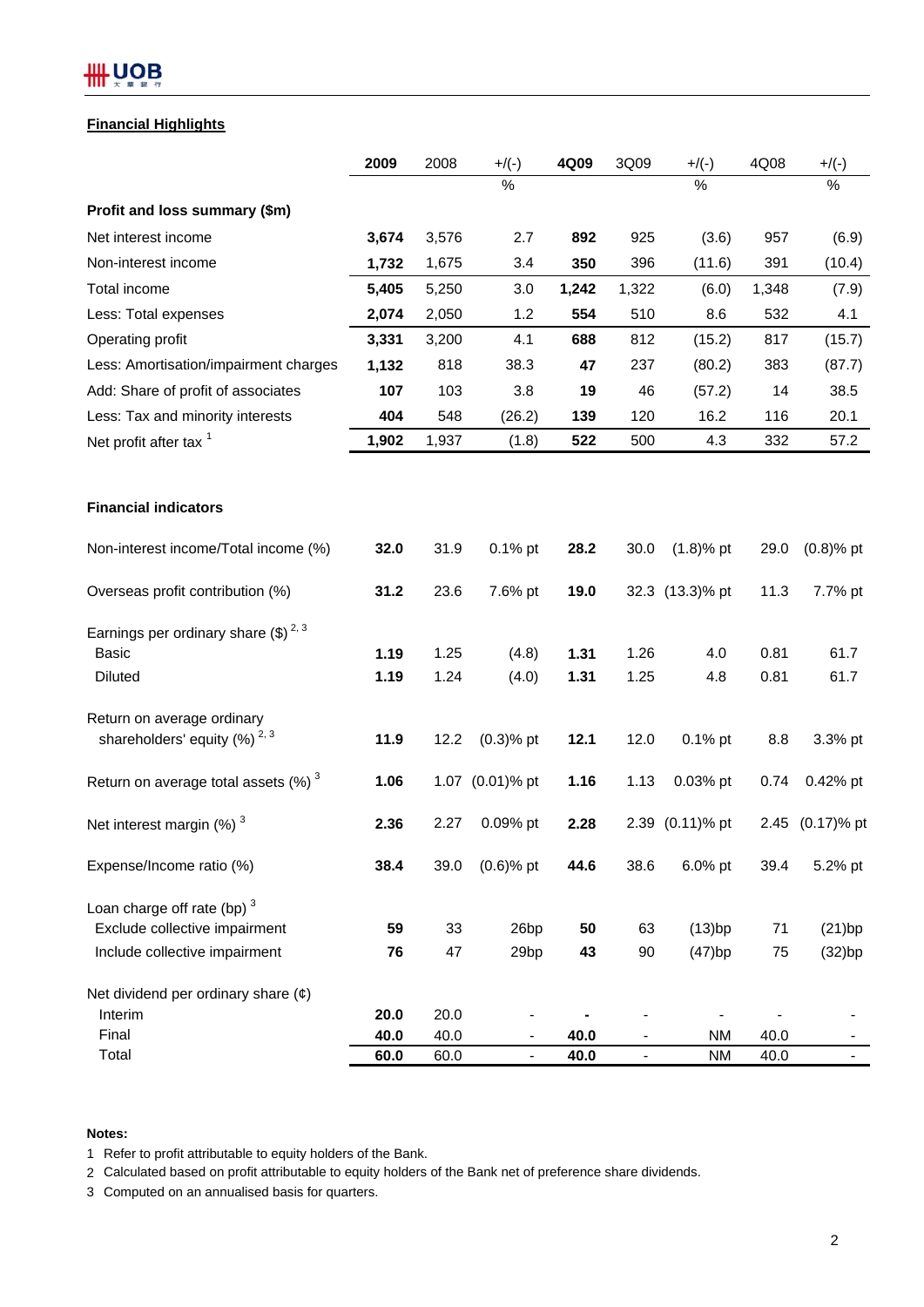# # UOB

# **Financial Highlights** *(cont'd)*

|                                                     | <b>Dec-09</b> | Sep-09  | $+$ /(-)     | Dec-08  | $+$ /(-)     |
|-----------------------------------------------------|---------------|---------|--------------|---------|--------------|
|                                                     |               |         | %            |         | %            |
| <b>Financial indicators</b>                         |               |         |              |         |              |
| Customer loans (net) (\$m)                          | 99,201        | 98,337  | 0.9          | 99,840  | (0.6)        |
| Customer deposits (\$m)                             | 121,502       | 116,462 | 4.3          | 118,171 | 2.8          |
| Loans/Deposits ratio $(%)1$                         | 81.6          | 84.4    | $(2.8)%$ pt  | 84.5    | $(2.9)$ % pt |
| NPL ratio $(%)2$                                    | 2.2           | 2.4     | $(0.2)$ % pt | 2.0     | $0.2%$ pt    |
| Total assets (\$m)                                  | 185,578       | 176,022 | 5.4          | 182,941 | 1.4          |
| Shareholders' equity $(\text{$m$})^3$               | 18,986        | 18,215  | 4.2          | 15,573  | 21.9         |
| Net asset value ("NAV") per ordinary share $(\$)^4$ | 11.17         | 10.67   | 4.7          | 8.90    | 25.5         |
| Revalued NAV per ordinary share $(\text{$\$})^4$    | 12.76         | 12.42   | 2.7          | 10.89   | 17.2         |
| Capital adequacy ratios (%)                         |               |         |              |         |              |
| Tier 1                                              | 14.0          | 13.5    | $0.5%$ pt    | 10.9    | 3.1% pt      |
| Total                                               | 19.0          | 18.5    | $0.5\%$ pt   | 15.3    | 3.7% pt      |

# **Notes:**

- 1 Refer to net customer loans and customer deposits.
- 2 Refer to non-performing loans (excluding debt securities and contingent assets) as a percentage of gross customer loans.
- 3 Refer to equity attributable to equity holders of the Bank.
- 4 Preference shares are excluded from the computation.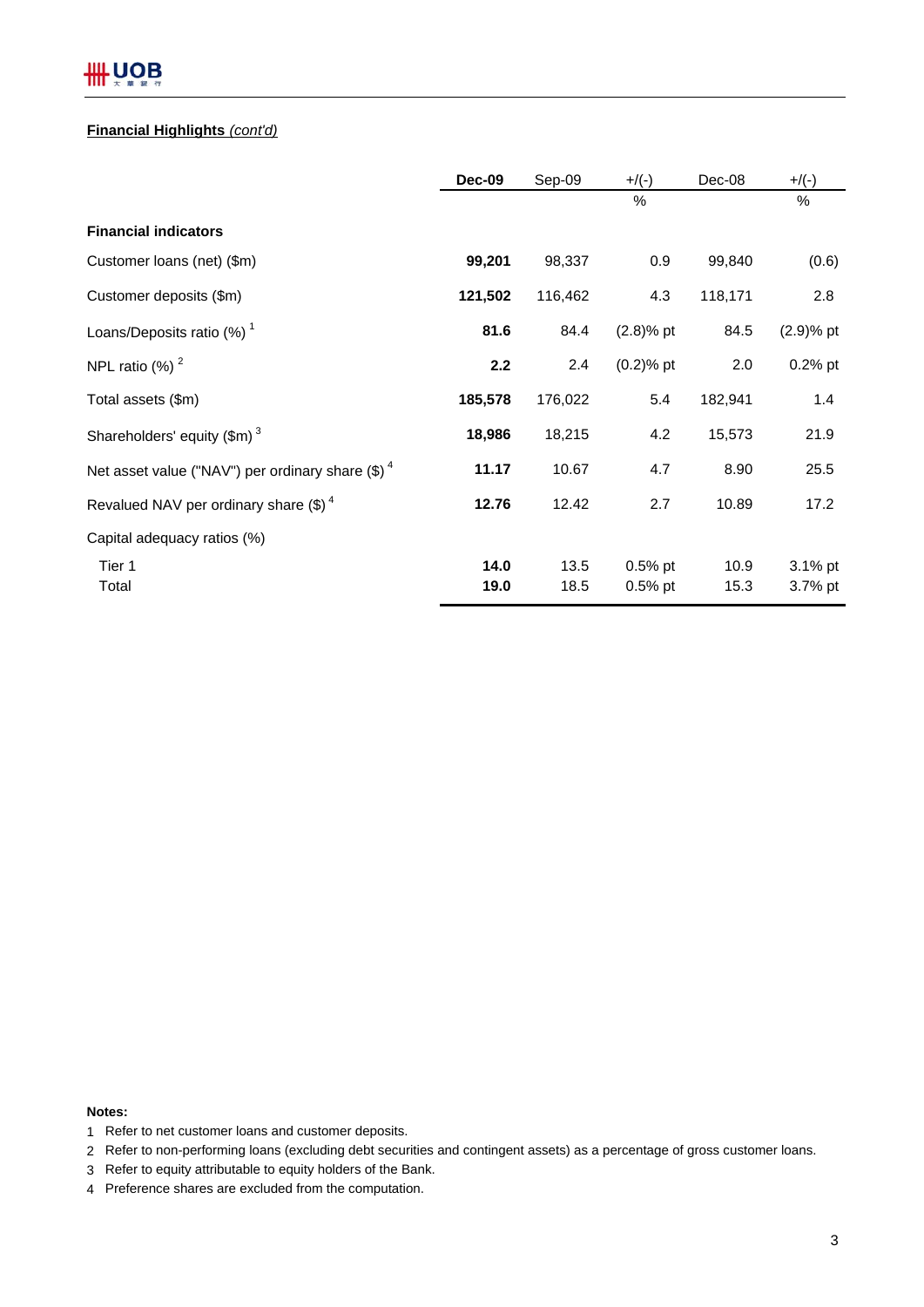# **Performance Review**

The financial statements have been prepared in accordance with Singapore Financial Reporting Standards ("FRS") with modification to FRS39 Financial Instruments: Recognition and Measurement in respect of loan loss provisioning, as provided in Notice to Banks No. 612 "Credit Files, Grading and Provisioning" issued by the Monetary Authority of Singapore ("MAS").

The new or amended FRS and Interpretations to FRS ("INT FRS") applicable to the Group with effect from 1 January 2009 are listed below. The adoption of these FRS and INT FRS has no significant impact on the financial statements of the Group.

- **FRS1 Presentation of Financial Statements**
- **FRS23 Borrowing Costs**
- **FRS108 Operating Segments**
- **INT FRS113 Customer Loyalty Programmes**
- **INT FRS116 Hedges of a Net Investment in a Foreign Operation**
- **INT FRS118 Transfer of Assets from Customers**
- **Amendments to FRS27 Consolidated and Separate Financial Statements Cost of an Investment in a** Subsidiary, Jointly Controlled Entity or Associate
- Amendments to FRS32 Financial Instruments: Presentation and FRS1 Presentation of Financial Statements - Puttable Financial Instruments and Obligations Arising on Liquidation
- **F** Amendments to FRS102 Share-based Payment Vesting Conditions and Cancellations
- **-** Amendments to FRS107 Financial Instruments: Disclosures Improving Disclosures about Financial **Instruments**
- Amendments to INT FRS109 Reassessment of Embedded Derivatives and FRS39 Financial Instruments: Recognition and Measurement - Embedded Derivatives

Other than the above changes, the accounting policies and computation methods adopted in the audited financial statements for the financial year ended 31 December 2009 are the same as those adopted in the audited financial statements for the financial year ended 31 December 2008.

# **2009 versus 2008**

Group's operating profit for 2009 grew 4.1% over 2008 to \$3,331 million. The improved operating performance was however offset by higher impairment charges, which led to the marginal 1.8% decline in net profit after tax ("NPAT") to \$1,902 million.

Total operating income rose 3.0% to \$5,405 million, contributed by higher trading and investment income and higher net interest income, partly offset by lower fee and commission income.

Total operating expenses increased 1.2% to \$2,074 million, largely on higher staff costs. Expense-toincome ratio improved 0.6% point to 38.4% due to higher income growth.

Impairment charges increased 38.9% to \$1,121 million in 2009. The increase in individual impairment on loans was attributed to the global economic downturn. Collective impairment of \$506 million was set aside for loans, investments as well as foreclosed assets. Individual impairment on securities and other assets fell due largely to a writeback of provision for a long-term investment, coupled with lower provision for investment securities.

Tax was lower at \$385 million in 2009 due to the recognition of deferred tax assets and lower taxable income.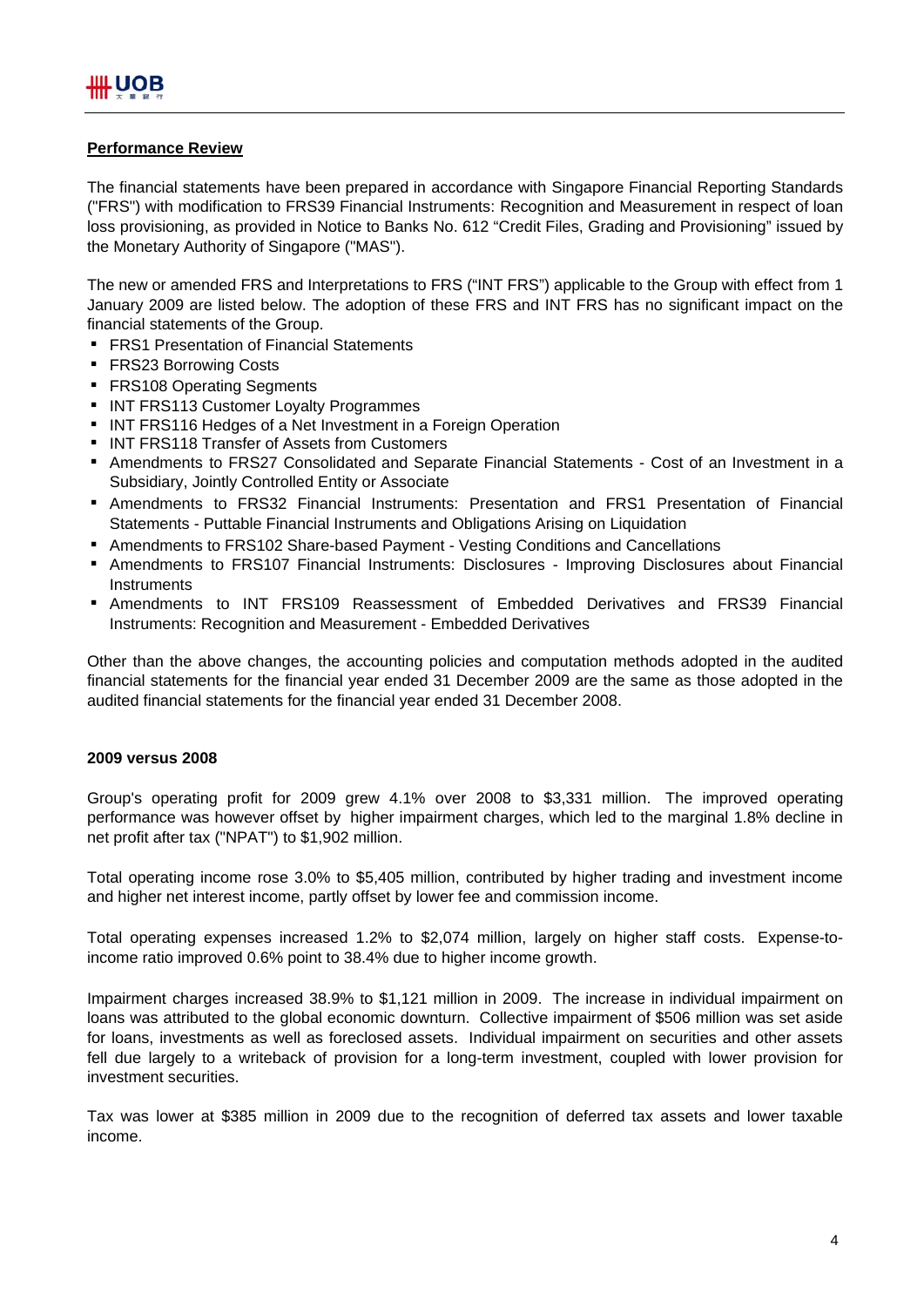# **Performance Review** *(cont'd)*

# **2009 versus 2008** *(cont'd)*

Net customer loans of \$99.2 billion as at 31 December 2009 was 0.6% lower than a year ago. NPL ratio increased to 2.2% from 2.0% as at 31 December 2008.

Shareholders' equity grew 21.9% over a year ago to \$19.0 billion as at 31 December 2009 contributed largely by improved valuation of the investment portfolio.

Group Tier 1 and total capital adequacy ratios were higher at 14.0% and 19.0% as at 31 December 2009 respectively over a year ago. The increase was due primarily to lower risk-weighted assets and higher retained earnings.

# **Fourth quarter 2009 ("4Q09") versus third quarter 2009 ("3Q09")**

Group NPAT grew 4.3% to \$522 million in 4Q09. The increase was mainly due to lower impairment charges, partly negated by lower operating income.

Operating income contracted 6.0% to \$1,242 million, resulting from lower net interest income, investment income, as well as fee and commission income.

Total operating expenses increased 8.6% to \$554 million. Expense-to-income ratio increased 6.0% points to 44.6%.

Impairment charges decreased 81.1% to \$44 million, largely due to this quarter's writeback of both collective impairment and provision for a long-term investment, as well as lower individual impairment on loans.

Net customer loans of \$99.2 billion as at 31 December 2009 was 0.9% higher than last quarter. NPL ratio improved to 2.2%.

Shareholders' equity increased 4.2% over 30 September 2009 to \$19.0 billion as at 31 December 2009. The increase was mainly contributed by higher retained earnings and improved valuation of the investment portfolio.

Group Tier 1 and total capital adequacy ratios were higher at 14.0% and 19.0% as at 31 December 2009 respectively over previous quarter due primarily to higher retained earnings.

# **Fourth quarter 2009 ("4Q09") versus fourth quarter 2008 ("4Q08")**

Group NPAT rose 57.2% to \$522 million in 4Q09, largely on reduced impairment charges.

Total operating income decreased 7.9% to \$1,242 million as both net interest income and non-interest income contracted.

Total operating expenses increased 4.1% to \$554 million, mainly on higher staff costs. Expense-to-income ratio increased 5.2% points to 44.6%.

Impairment charges decreased 88.3% to \$44 million on account of this quarter's writeback of both collective impairment and provision for a long-term investment, coupled with lower individual impairment on loans.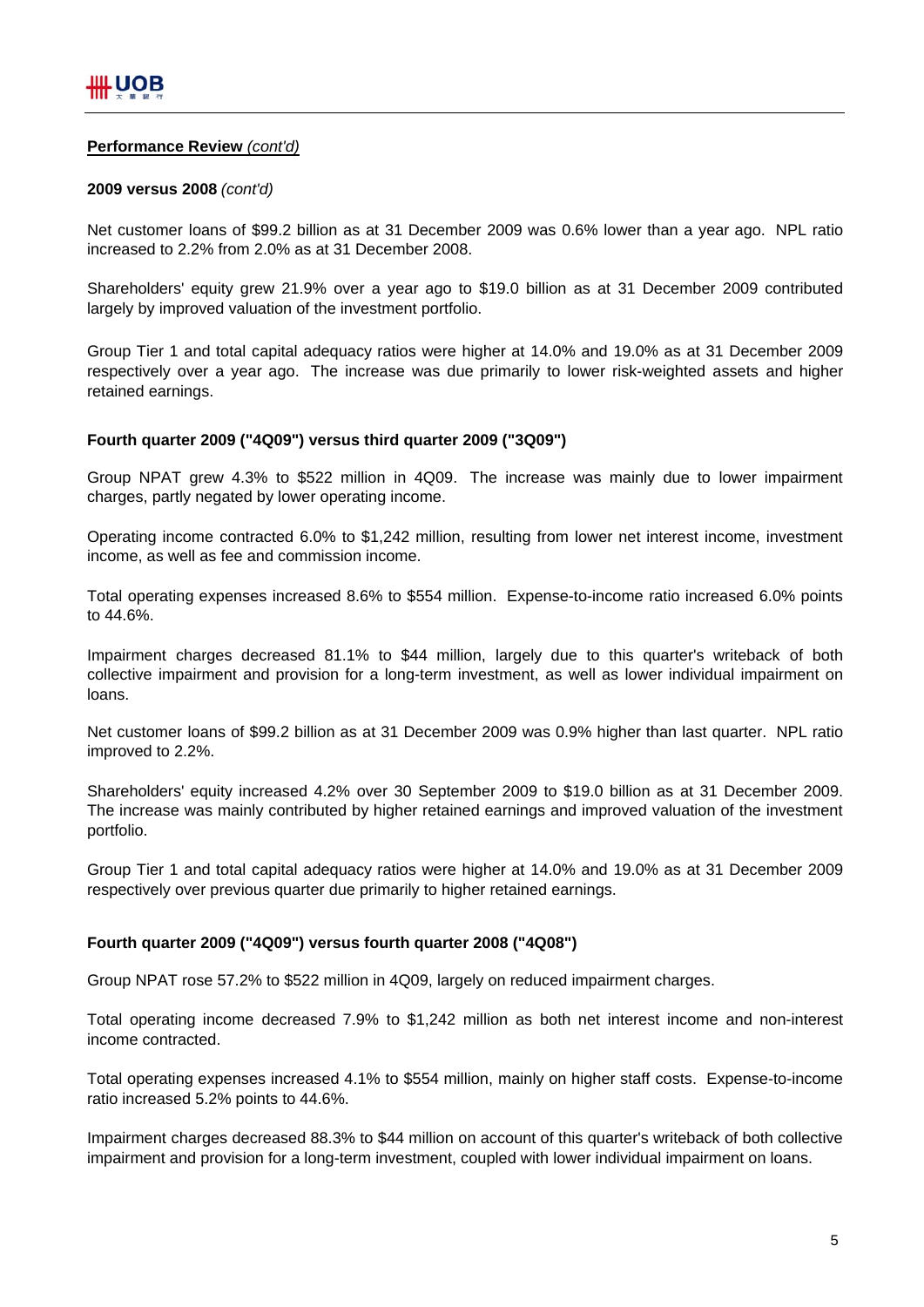# **Net Interest Income**

# **Net interest margin**

|                                  |         | 2009            |         |         | 2008     | Average<br>rate<br>%<br>4.82<br>3.39<br>3.81<br>4.35 |  |
|----------------------------------|---------|-----------------|---------|---------|----------|------------------------------------------------------|--|
|                                  | Average |                 | Average | Average |          |                                                      |  |
|                                  | balance | <b>Interest</b> | rate    | balance | Interest |                                                      |  |
|                                  | \$m     | \$m             | %       | \$m     | \$m      |                                                      |  |
| Interest bearing assets          |         |                 |         |         |          |                                                      |  |
| Customer loans                   | 99,118  | 3,921           | 3.96    | 97,526  | 4.704    |                                                      |  |
| Interbank balances               | 24,534  | 411             | 1.67    | 30,948  | 1,050    |                                                      |  |
| <b>Securities</b>                | 32,052  | 827             | 2.58    | 28,941  | 1,102    |                                                      |  |
| Total                            | 155,704 | 5,159           | 3.31    | 157,415 | 6,855    |                                                      |  |
| Interest bearing liabilities     |         |                 |         |         |          |                                                      |  |
| Customer deposits                | 119,929 | 1,130           | 0.94    | 112,920 | 1.949    | 1.73                                                 |  |
| Interbank balances/other         | 31,175  | 355             | 1.14    | 40,296  | 1,331    | 3.30                                                 |  |
| Total                            | 151,104 | 1,485           | 0.98    | 153,216 | 3,280    | 2.14                                                 |  |
| Net interest margin <sup>1</sup> |         |                 | 2.36    |         |          | 2.27                                                 |  |

|                                  | 4Q09    |                 |         | 3Q09          |               |         | 4Q08    |          |         |
|----------------------------------|---------|-----------------|---------|---------------|---------------|---------|---------|----------|---------|
|                                  | Average |                 | Average | Average       |               | Average | Average |          | Average |
|                                  | balance | <b>Interest</b> | rate    | balance       | Interest      | rate    | balance | Interest | rate    |
|                                  | \$m     | \$m             | %       | $\mathsf{Sm}$ | $\mathsf{Sm}$ | %       | \$m     | \$m      | $\%$    |
| Interest bearing assets          |         |                 |         |               |               |         |         |          |         |
| Customer loans                   | 98.479  | 926             | 3.73    | 98,358        | 956           | 3.86    | 100,767 | 1,210    | 4.78    |
| Interbank balances               | 23,306  | 84              | 1.43    | 20,986        | 88            | 1.66    | 28,520  | 211      | 2.94    |
| <b>Securities</b>                | 33,137  | 194             | 2.33    | 34,236        | 201           | 2.33    | 26,091  | 242      | 3.68    |
| Total                            | 154,922 | 1,204           | 3.08    | 153,580       | 1,245         | 3.22    | 155,378 | 1,662    | 4.26    |
| Interest bearing liabilities     |         |                 |         |               |               |         |         |          |         |
| Customer deposits                | 119,360 | 244             | 0.81    | 118,071       | 247           | 0.83    | 119,890 | 478      | 1.59    |
| Interbank balances/other         | 30,285  | 68              | 0.90    | 30,859        | 73            | 0.94    | 32,463  | 226      | 2.77    |
| Total                            | 149,644 | 312             | 0.83    | 148,930       | 320           | 0.85    | 152,352 | 705      | 1.84    |
| Net interest margin <sup>1</sup> |         |                 | 2.28    |               |               | 2.39    |         |          | 2.45    |

**Note:**

1 Net interest margin represents net interest income (annualised for quarters) as a percentage of total interest bearing assets.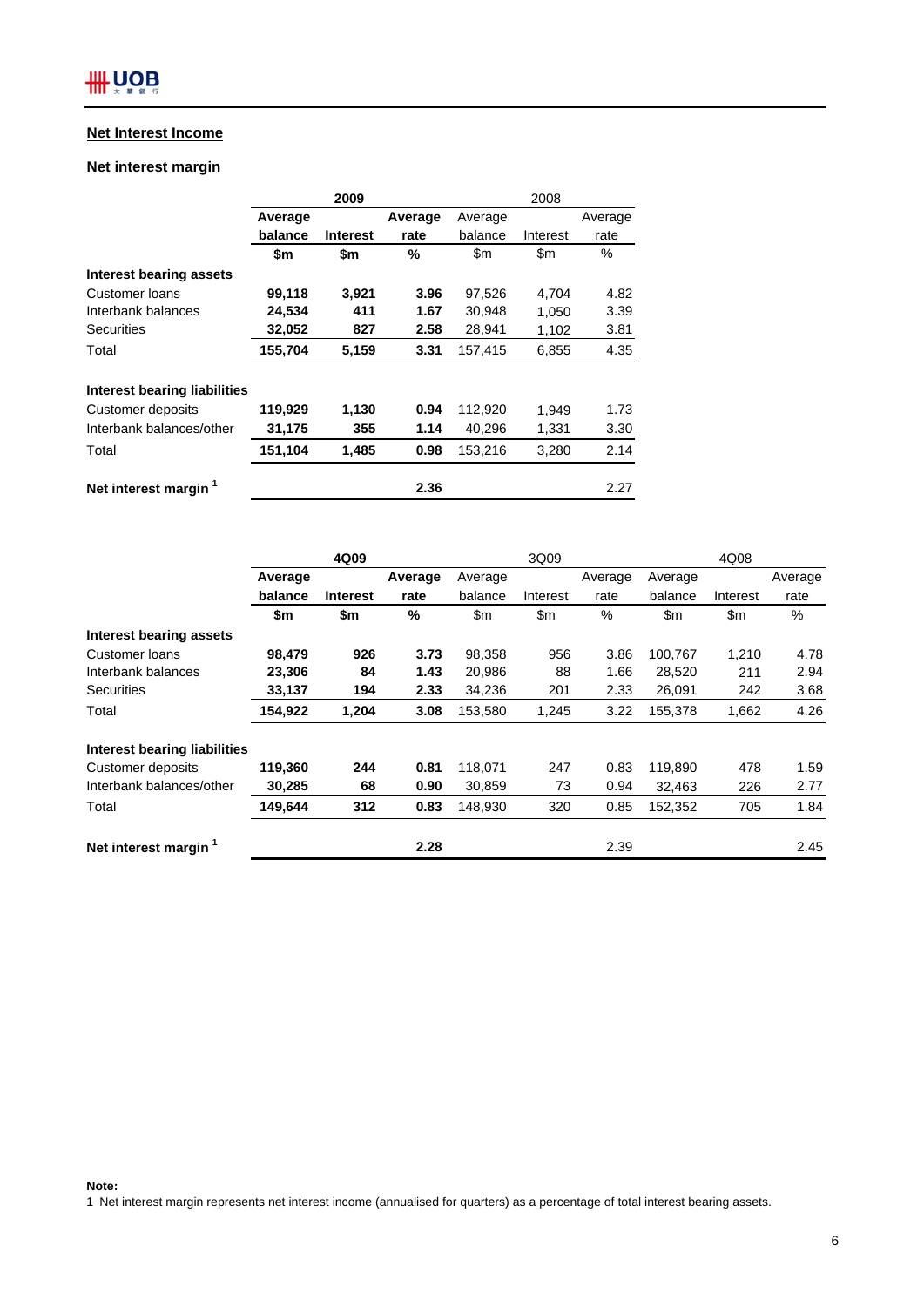# **Net Interest Income** *(cont'd)*

#### **Volume and rate analysis**

|                          | 2009 vs 2008 |         |            |                | 4Q09 vs 3Q09 |        | 4Q09 vs 4Q08 |        |            |
|--------------------------|--------------|---------|------------|----------------|--------------|--------|--------------|--------|------------|
|                          | Volume       | Rate    | <b>Net</b> | Volume         | Rate         | Net    | Volume       | Rate   | <b>Net</b> |
|                          | change       | change  | change     | change         | change       | change | change       | change | change     |
|                          | \$m          | \$m     | \$m        | \$m            | \$m          | \$m    | \$m          | \$m    | \$m        |
| Interest income          |              |         |            |                |              |        |              |        |            |
| Customer loans           | 77           | (859)   | (782)      | 1              | (32)         | (30)   | (27)         | (259)  | (287)      |
| Interbank balances       | (218)        | (422)   | (639)      | 10             | (13)         | (4)    | (39)         | (88)   | (127)      |
| <b>Securities</b>        | 118          | (393)   | (275)      | (6)            | (0)          | (7)    | 65           | (113)  | (48)       |
| Total                    | (22)         | (1,674) | (1,696)    | 4              | (45)         | (41)   | (1)          | (460)  | (461)      |
| Interest expense         |              |         |            |                |              |        |              |        |            |
| Customer deposits        | 121          | (940)   | (819)      | 3              | (5)          | (3)    | (2)          | (233)  | (235)      |
| Interbank balances/other | (292)        | (684)   | (975)      | (1)            | (4)          | (5)    | (15)         | (143)  | (158)      |
| Total                    | (171)        | (1,623) | (1,794)    | $\overline{2}$ | (9)          | (7)    | (17)         | (376)  | (393)      |
| Change in number of days |              |         |            |                |              |        |              |        | 2          |
| Net interest income      | 149          | (50)    | 98         | 3              | (36)         | (34)   | 16           | (84)   | (66)       |

# *2009 vs 2008*

Net interest income rose 2.7% to \$3,674 million, largely contributed by higher average securities and loan volume. Net interest margin increased 9 basis points to 2.36% for the year.

# *4Q09 vs 3Q09*

Net interest income retreated 3.6% to \$892 million, mainly due to lower average asset yields. Net interest margin decreased 11 basis points to 2.28% largely on account of lower lending rates.

### *4Q09 vs 4Q08*

Net interest income decreased 6.9% to \$892 million, mainly due to compressed margins. Net interest margin was 17 basis points lower over 4Q08 as the decline in asset yields outpaced the reduced borrowing costs.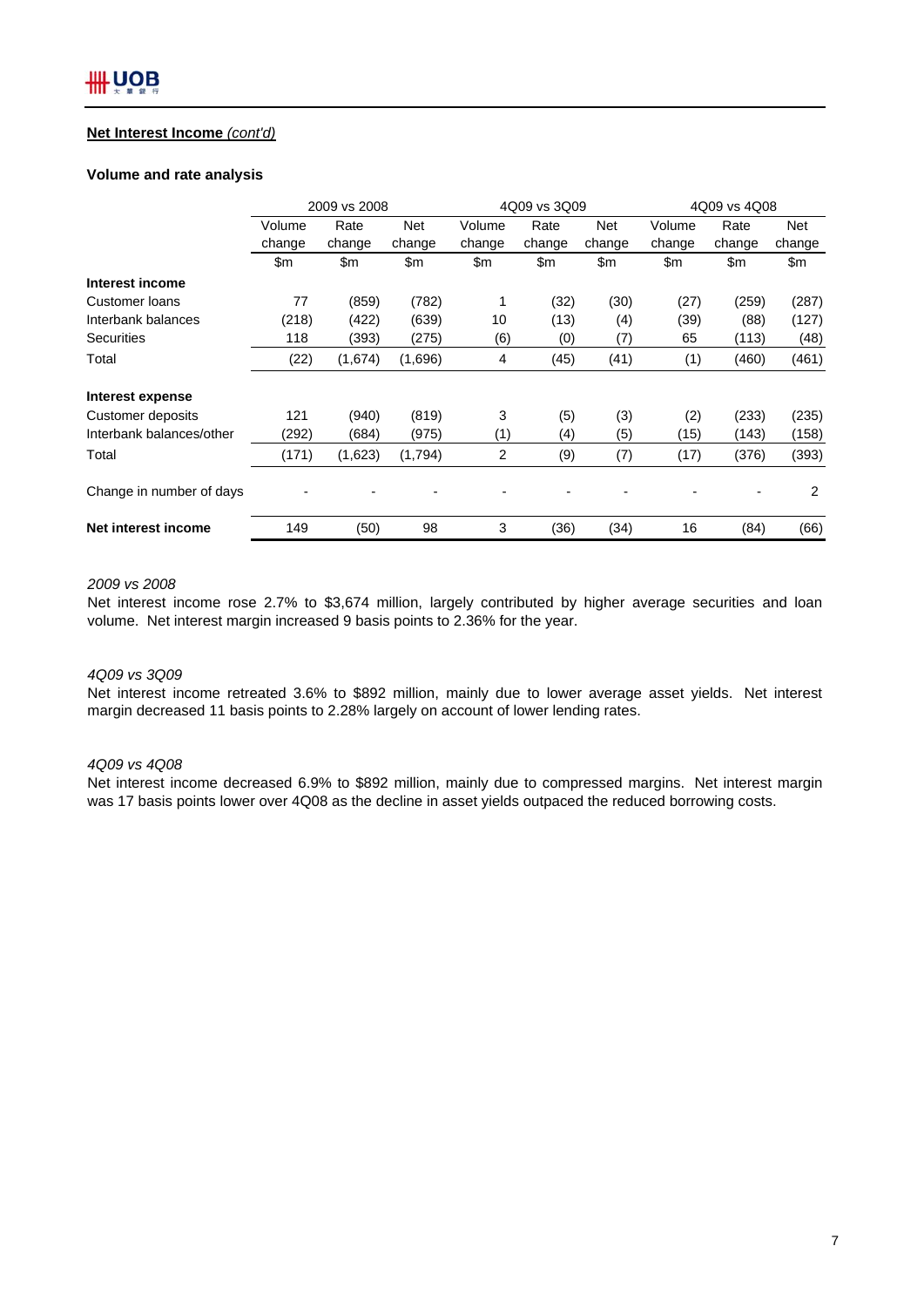# **Non-Interest Income**

|                                                                                | 2009  | 2008  | $+/(-)$   | 4Q09 | 3Q09  | $+/(-)$   | 4Q08  | $+/(-)$ |
|--------------------------------------------------------------------------------|-------|-------|-----------|------|-------|-----------|-------|---------|
|                                                                                | \$m   | \$m\$ | $\%$      | \$m  | \$m\$ | $\%$      | \$m\$ | %       |
| Fee and commission income                                                      |       |       |           |      |       |           |       |         |
| Credit card                                                                    | 157   | 185   | (14.9)    | 44   | 39    | 14.1      | 48    | (7.4)   |
| Fund management                                                                | 118   | 164   | (28.2)    | 23   | 41    | (44.1)    | 26    | (13.1)  |
| Investment-related                                                             | 90    | 117   | (23.1)    | 24   | 30    | (19.2)    | 21    | 13.1    |
| Loan-related                                                                   | 242   | 256   | (5.5)     | 56   | 60    | (6.5)     | 45    | 23.1    |
| Service charges                                                                | 85    | 82    | 4.6       | 22   | 21    | 8.1       | 22    | 3.3     |
| Trade-related                                                                  | 185   | 201   | (8.0)     | 52   | 46    | 13.1      | 46    | 14.1    |
| Other                                                                          | 99    | 90    | 10.3      | 25   | 28    | (10.7)    | 20    | 24.8    |
|                                                                                | 976   | 1,095 | (10.8)    | 247  | 264   | (6.6)     | 229   | 8.0     |
| <b>Dividend income</b>                                                         | 42    | 64    | (35.3)    | 4    | 10    | (57.6)    | 9     | (52.0)  |
| <b>Rental income</b>                                                           | 143   | 112   | 27.7      | 36   | 36    | (1.1)     | 31    | 15.9    |
| Other operating income<br>Net gain/(loss) from:                                |       |       |           |      |       |           |       |         |
| Trading activities<br>Non-trading activities<br>Financial instruments measured | 60    | 18    | 227.2     | 1    | (8)   | <b>NM</b> | 53    | (98.0)  |
| at fair value to profit and loss<br>Available-for-sale assets and              | 271   | (69)  | <b>NM</b> | 47   | 55    | (14.3)    | 35    | 32.5    |
| other                                                                          | 123   | 336   | (63.5)    | (16) | 6     | (349.7)   | 10    | (252.4) |
|                                                                                | 453   | 285   | 59.1      | 32   | 53    | (39.6)    | 98    | (67.4)  |
| Other income                                                                   | 118   | 119   | (1.2)     | 31   | 32    | (3.7)     | 24    | 30.9    |
|                                                                                | 571   | 404   | 41.3      | 63   | 85    | (26.1)    | 122   | (48.4)  |
| Total                                                                          | 1,732 | 1,675 | 3.4       | 350  | 396   | (11.6)    | 391   | (10.4)  |

### *2009 vs 2008*

Non-interest income increased 3.4% to \$1,732 million. The increase was contributed largely by higher trading and investment income, partly offset by lower fee and commission income.

### *4Q09 vs 3Q09*

Non-interest income decreased 11.6% to \$350 million, mainly due to lower investment income as well as lower fee and commission income.

# *4Q09 vs 4Q08*

Non-interest income decreased 10.4% to \$350 million, largely attributed to lower trading and investment income, partly offset by higher fee and commission income.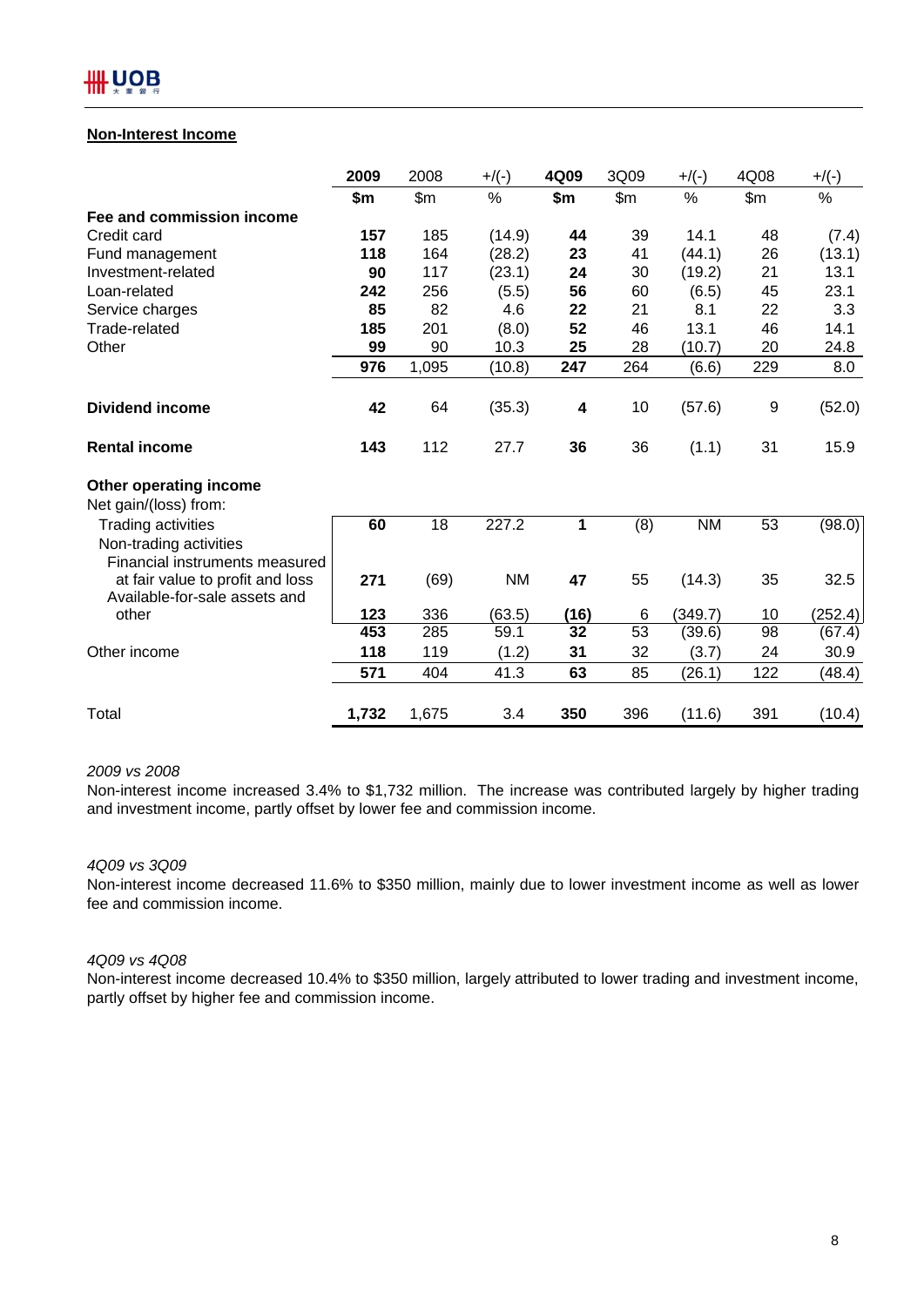# **Operating Expenses**

|                                  | 2009   | 2008   | $+$ /(-)                    | 4Q09 | 3Q09   | $+$ /(-)          | 4Q08 | $+/(-)$       |
|----------------------------------|--------|--------|-----------------------------|------|--------|-------------------|------|---------------|
|                                  | \$m    | \$m    | %                           | \$m  | \$m\$  | $\%$              | \$m  | %             |
| <b>Staff costs</b>               | 1,116  | 1,082  | 3.1                         | 308  | 272    | 13.1              | 274  | 12.2          |
| Other operating expenses         |        |        |                             |      |        |                   |      |               |
| Revenue-related                  | 485    | 472    | 2.7                         | 125  | 126    | (0.8)             | 122  | 2.4           |
| Occupancy-related                | 206    | 200    | 3.1                         | 53   | 50     | 5.3               | 51   | 4.2           |
| <b>IT-related</b>                | 160    | 162    | (1.5)                       | 44   | 40     | 9.6               | 45   | (3.1)         |
| Other                            | 108    | 133    | (19.0)                      | 24   | 21     | 11.6              | 39   | (38.9)        |
|                                  | 959    | 968    | (0.9)                       | 246  | 238    | 3.4               | 257  | (4.5)         |
| Total                            | 2,074  | 2,050  | 1.2                         | 554  | 510    | 8.6               | 532  | 4.1           |
|                                  |        |        |                             |      |        |                   |      |               |
| Of which, depreciation of assets | 138    | 134    | 2.6                         | 37   | 34     | 6.4               | 34   | 8.9           |
| Manpower (number)                | 20.431 | 22.299 | $(1,868)$ no. <b>20,431</b> |      | 21,399 | (968) no. 22, 299 |      | $(1,868)$ no. |

# *2009 vs 2008*

Total operating expenses increased 1.2% to \$2,074 million largely on higher staff costs. Staff costs increased 3.1% to \$1,116 million mainly due to higher bonus accruals.

# *4Q09 vs 3Q09*

Total operating expenses increased 8.6% to \$554 million mainly attributed to higher staff costs as a result of higher bonus accruals.

# *4Q09 vs 4Q08*

Total operating expenses increased 4.1% to \$554 million on account of higher bonus accruals.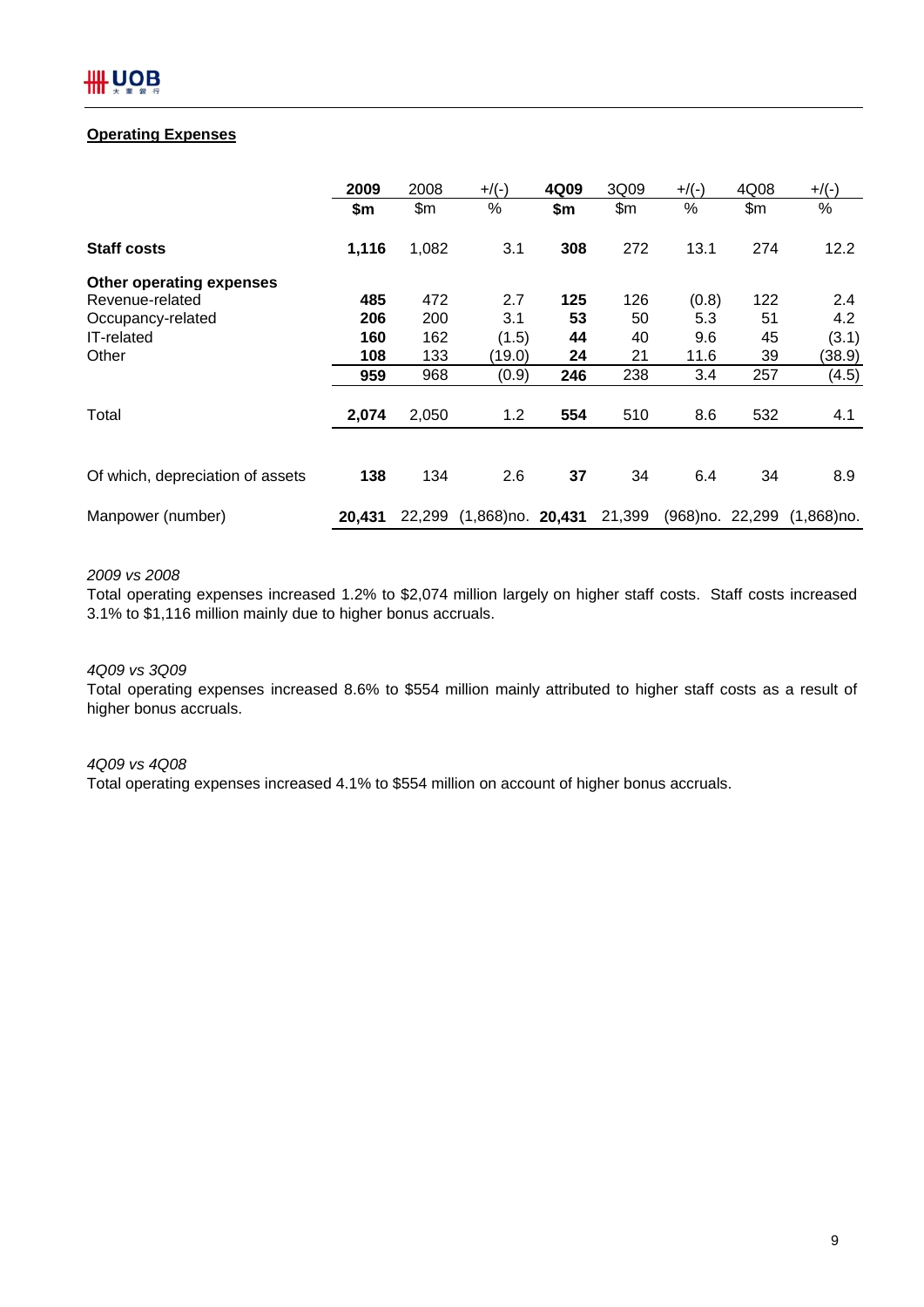# IOB

# **Impairment Charges**

|                                             | 2009  | 2008  | $+$ /(-) | 4Q09 | 3Q09  | $+$ /(-) | 4Q08  | $+$ /(-) |
|---------------------------------------------|-------|-------|----------|------|-------|----------|-------|----------|
|                                             | \$m   | \$m\$ | $\%$     | \$m  | \$m\$ | $\%$     | \$m\$ | $\%$     |
| Individual impairment on loans <sup>1</sup> |       |       |          |      |       |          |       |          |
| Singapore                                   | 307   | 37    | 731.6    | 58   | 99    | (41.4)   | 47    | 24.1     |
| Malaysia                                    | 85    | 79    | 8.1      | 26   | 11    | 130.0    | 13    | 102.9    |
| Thailand                                    | 51    | 46    | 11.9     | 10   | 17    | (44.5)   | 13    | (26.9)   |
| Indonesia                                   | 20    | 7     | 206.6    | 6    | 5     | 4.6      | 3     | 120.5    |
| Greater China <sup>2</sup>                  | 17    | 40    | (56.9)   | 9    | 3     | 198.3    | 37    | (74.8)   |
| Other                                       | 123   | 115   | 6.8      | 19   | 22    | (15.1)   | 70    | (73.6)   |
|                                             | 604   | 324   | 86.5     | 127  | 157   | (19.5)   | 182   | (30.4)   |
| Individual impairment on securities         |       |       |          |      |       |          |       |          |
| and other assets                            | 11    | 195   | (94.3)   | (23) | 8     | (402.6)  | 94    | (124.7)  |
| Collective impairment                       | 506   | 288   | 75.5     | (59) | 70    | (184.6)  | 104   | (156.5)  |
| Total                                       | 1,121 | 807   | 38.9     | 44   | 235   | (81.1)   | 381   | (88.3)   |

# *2009 vs 2008*

Impairment charges increased 38.9% to \$1,121 million. The increase in individual impairment on loans was attributed to the global economic downturn. Collective impairment of \$506 million was set aside for loans, investments as well as foreclosed assets. Individual impairment on securities and other assets fell due largely to a writeback of provision for a long-term investment, coupled with lower provision for investment securities.

### *4Q09 vs 3Q09*

Impairment charges decreased 81.1% to \$44 million, largely due to this quarter's writeback of both collective impairment and provision for a long-term investment, as well as lower individual impairment on loans.

### *4Q09 vs 4Q08*

Impairment charges decreased 88.3% to \$44 million on account of this quarter's writeback of both collective impairment and provision for a long-term investment, coupled with lower individual impairment on loans.

**Notes:**

<sup>1</sup> Based on the location where the non-performing loans are booked.

<sup>2</sup> Comprise China, Hong Kong S.A.R. and Taiwan.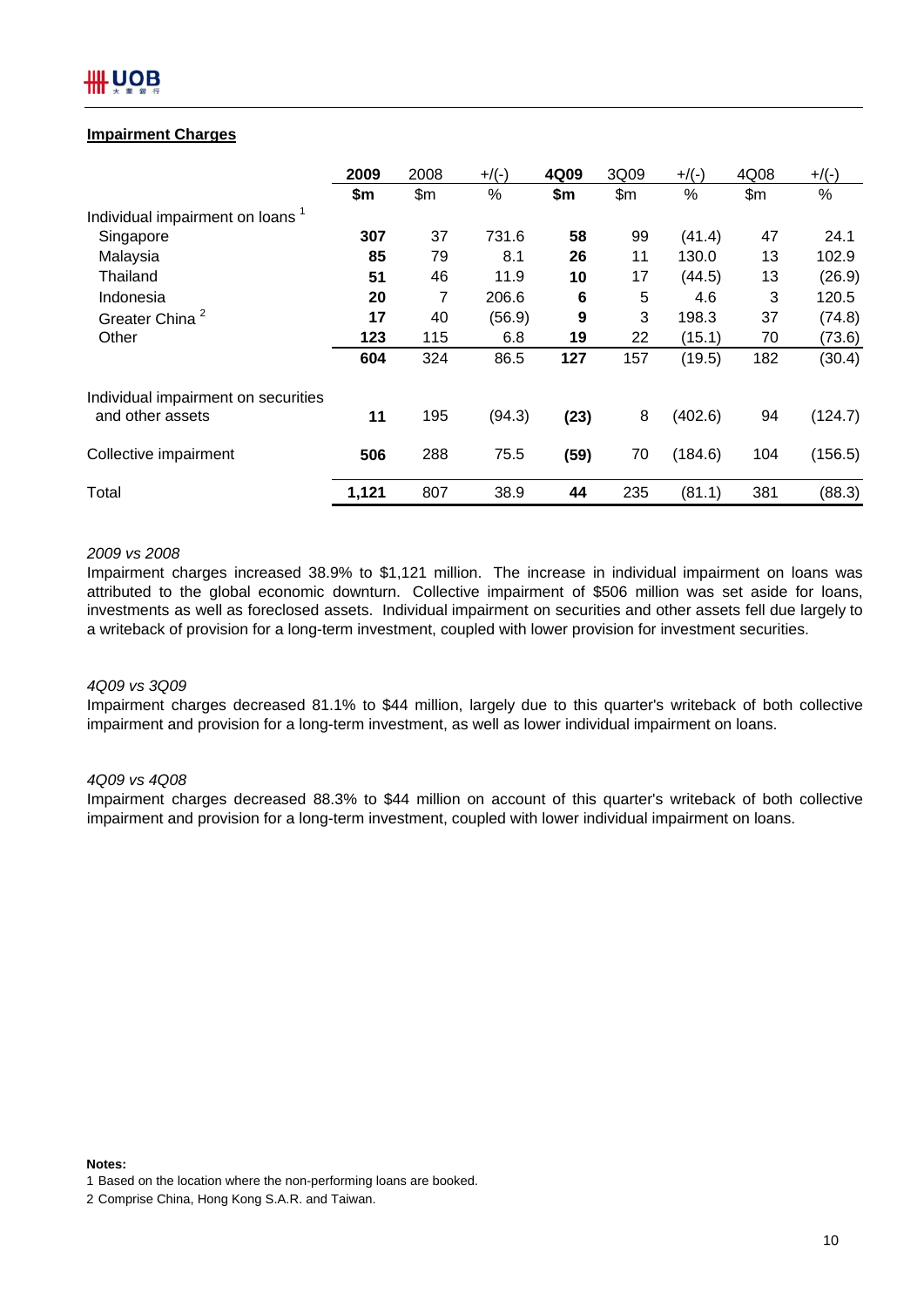# **Customer Loans**

|                                       | <b>Dec-09</b> | Sep-09  | Dec-08  |
|---------------------------------------|---------------|---------|---------|
|                                       | \$m           | \$m     | \$m     |
| Gross customer loans                  | 101,744       | 100,923 | 102,033 |
| Less: Individual impairment           | 973           | 1,000   | 800     |
| Collective impairment                 | 1,570         | 1,587   | 1,393   |
| Net customer loans                    | 99,201        | 98,337  | 99,840  |
| <b>By industry</b>                    |               |         |         |
| Transport, storage and communication  | 6,301         | 6,478   | 5,800   |
| Building and construction             | 11,718        | 11,661  | 12,694  |
| Manufacturing                         | 8,794         | 8,968   | 10,573  |
| <b>Financial institutions</b>         | 14,741        | 15,285  | 16,451  |
| General commerce                      | 12,770        | 12,163  | 13,005  |
| Professionals and private individuals | 13,346        | 13,098  | 12,754  |
| Housing loans                         | 27,444        | 26,500  | 24,114  |
| Other                                 | 6,630         | 6,769   | 6,641   |
| Total (gross)                         | 101,744       | 100,923 | 102,033 |
| <b>By currency</b>                    |               |         |         |
| Singapore dollar                      | 59,978        | 59,369  | 56,075  |
| US dollar                             | 12,813        | 12,903  | 15,888  |
| Malaysian ringgit                     | 11,414        | 11,083  | 11,419  |
| Thai baht                             | 5,944         | 5,907   | 6,436   |
| Indonesian rupiah                     | 2,890         | 2,729   | 2,408   |
| Other                                 | 8,705         | 8,933   | 9,807   |
| Total (gross)                         | 101,744       | 100,923 | 102,033 |
| <b>By maturity</b>                    |               |         |         |
| Within 1 year                         | 37,772        | 36,957  | 40,341  |
| Over 1 year but within 3 years        | 21,087        | 21,655  | 19,527  |
| Over 3 years but within 5 years       | 10,615        | 10,829  | 12,090  |
| Over 5 years                          | 32,270        | 31,482  | 30,075  |
| Total (gross)                         | 101,744       | 100,923 | 102,033 |
| By geography <sup>1</sup>             |               |         |         |
| Singapore                             | 67,350        | 66,839  | 64,765  |
| Malaysia                              | 12,120        | 11,709  | 12,092  |
| Thailand                              | 6,077         | 6,022   | 6,657   |
| Indonesia                             | 3,499         | 3,353   | 3,085   |
| <b>Greater China</b>                  | 4,011         | 3,710   | 4,816   |
| Other                                 | 8,688         | 9,291   | 10,618  |
| Total (gross)                         | 101,744       | 100,923 | 102,033 |

Net customer loans of \$99.2 billion as at 31 December 2009 was 0.9% higher than last quarter. The growth was mainly driven by housing loans as well as loans to the general commerce sector. Compared to a year ago, net loan volume declined slightly by 0.6%.

# **Note:**

1 Based on the location where the loans are booked.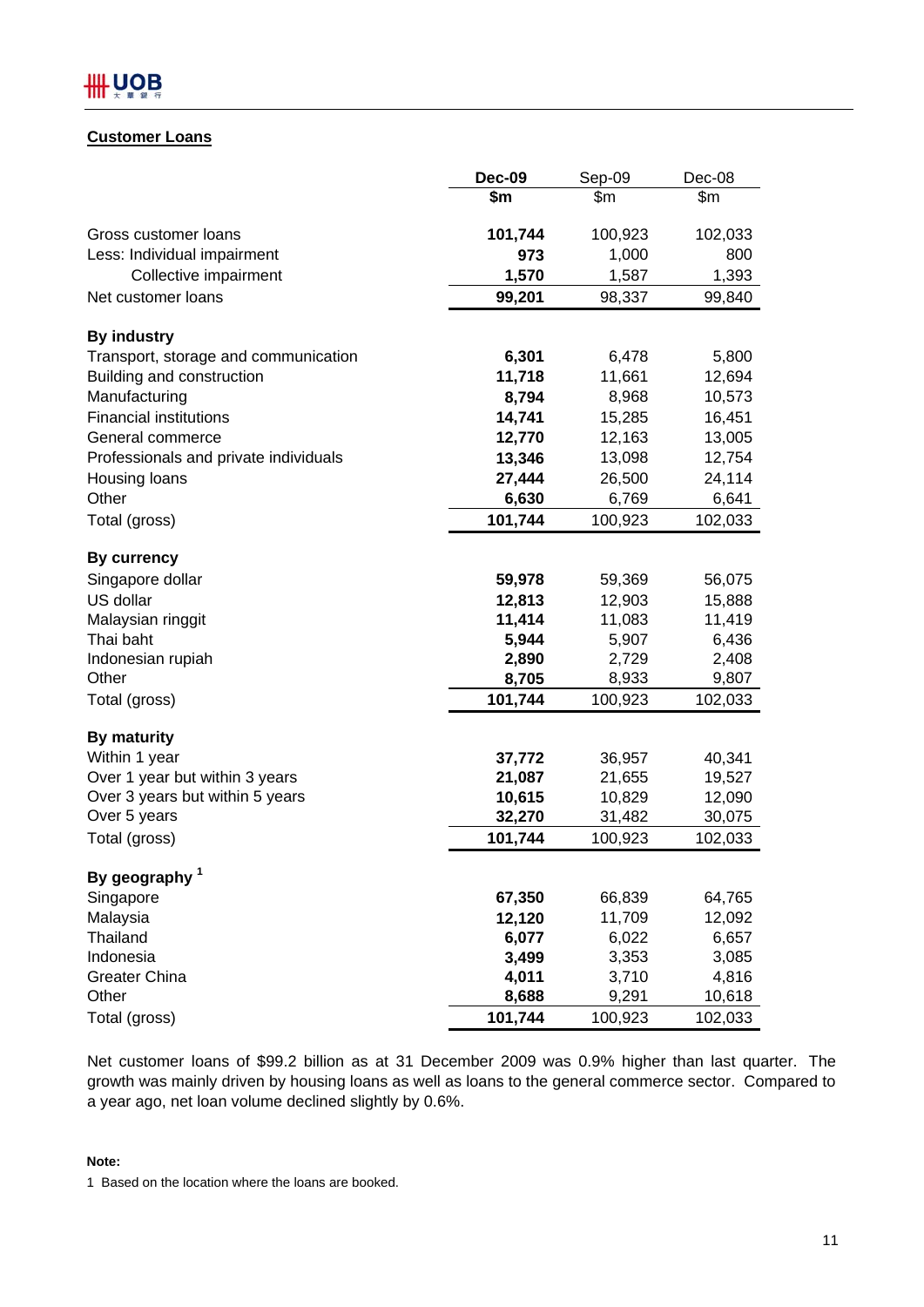# **Customer Deposits**

| \$m     |         |         |
|---------|---------|---------|
|         | \$m     | \$m\$   |
|         |         |         |
| 64,343  | 63,338  | 74,266  |
| 30,121  | 29,159  | 24,365  |
| 25,200  | 22,824  | 18,312  |
| 1,838   | 1,140   | 1,229   |
| 121,502 | 116,462 | 118,171 |
|         |         |         |
| 117,602 | 112,605 | 114,439 |
| 2,795   | 2,706   | 2,344   |
| 738     | 774     | 871     |
| 367     | 376     | 516     |
| 121,502 | 116,462 | 118,171 |
|         |         | 84.5    |
|         | 81.6    | 84.4    |

Customer deposits grew 4.3% from last quarter across all product groups. Compared to 31 December 2008, customer deposits increased 2.8% largely on higher current accounts and saving deposits, partly offset by lower fixed deposits.

# **Debts Issued**

|                                 | Dec-09 | Sep-09 | Dec-08 |
|---------------------------------|--------|--------|--------|
|                                 | \$m    | \$m\$  | \$m\$  |
| <b>Subordinated debts</b>       |        |        |        |
| Due after one year (unsecured)  | 5,354  | 5,405  | 5,594  |
| Other debts issued              |        |        |        |
| Due within one year (unsecured) | 576    | 595    | 359    |
| Due after one year (unsecured)  | 114    | 120    | 293    |
|                                 | 690    | 716    | 652    |
|                                 |        |        |        |
| Total                           | 6,044  | 6,121  | 6,246  |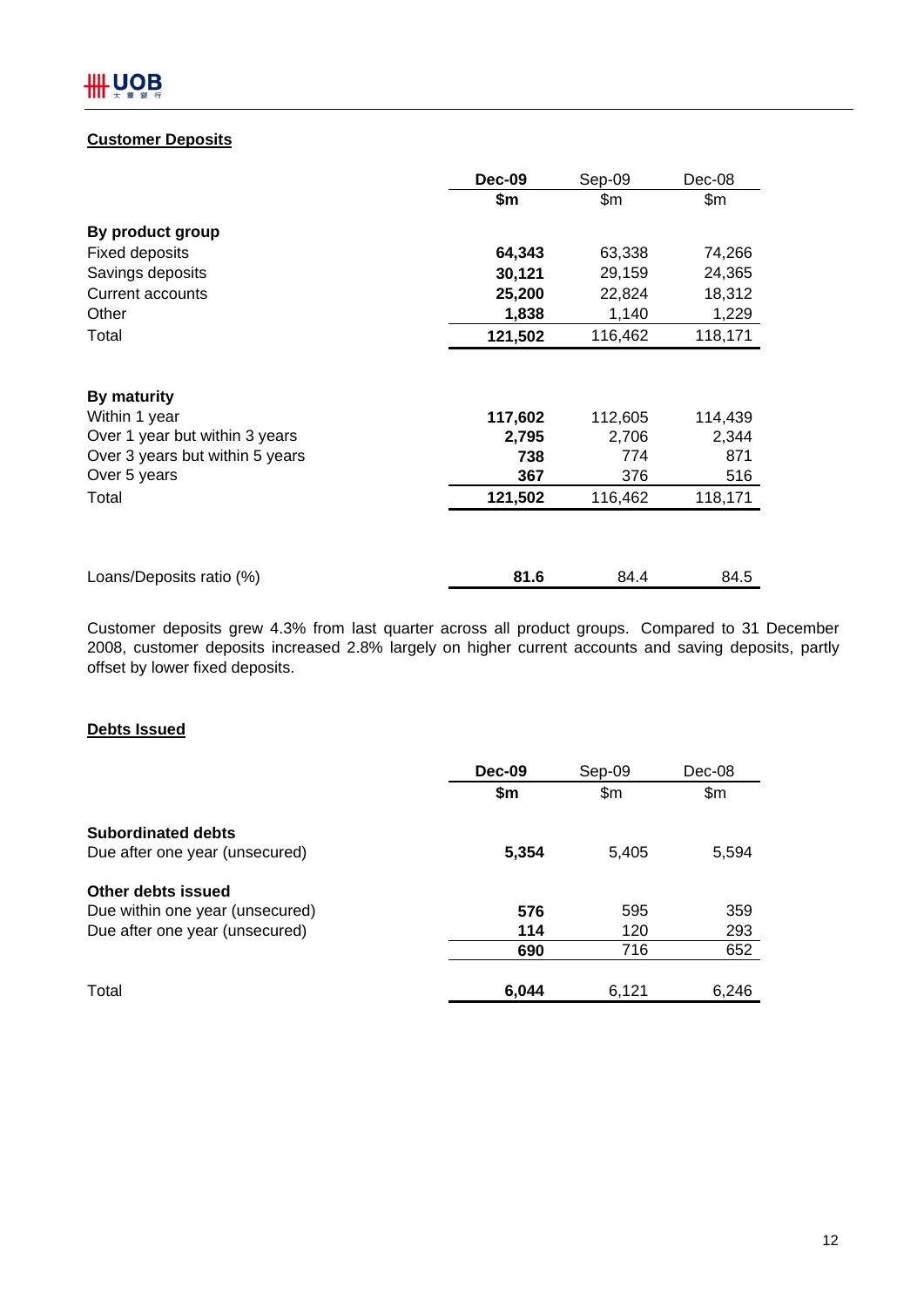# **Shareholders' Equity**

|                                                    | <b>Dec-09</b> | Sep-09 | Dec-08 |
|----------------------------------------------------|---------------|--------|--------|
|                                                    | \$m           | \$m    | \$m    |
| Shareholders' equity                               | 18,986        | 18.215 | 15.573 |
| Add: Revaluation surplus                           | 2,394         | 2.640  | 2,989  |
| Shareholders' equity including revaluation surplus | 21,380        | 20,855 | 18,562 |

Shareholders' equity increased 4.2% over 30 September 2009 to \$19.0 billion as at 31 December 2009. The increase was mainly contributed by higher retained earnings and improved valuation of the investment portfolio.

Against 31 December 2008, shareholders' equity grew 21.9% largely attributed to improved valuation of the investment portfolio.

As at 31 December 2009, revaluation surplus of \$2.4 billion on the Group's properties was not recognised in the financial statements.

# **Changes in Issued Shares of the Bank**

| 4Q08<br>2009<br>2008<br>4Q09<br>'000<br>'000<br>'000<br>'000<br><b>Ordinary shares</b><br>Balance at beginning of period<br>1,523,931<br>1,523,760<br>1,524,084<br>1,523,931<br>Exercise of share options granted under the<br>UOB 1999 Share Option Scheme<br>263<br>171<br>110<br>1,524,194<br>1,523,931<br>1,524,194<br>Balance at end of period<br>1,523,931<br><b>Treasury shares</b><br>Balance at beginning of period<br>(18, 320)<br>(18, 320)<br>(18, 320)<br>(11, 597)<br>Share buyback - held in treasury<br>(6, 723)<br>Vesting of shares under the UOB Restricted<br>Share Plan<br>145<br>145<br>(18, 320)<br>(18, 320)<br>Balance at end of period<br>(18, 175)<br>(18, 175)<br>Ordinary shares net of treasury shares<br>1,506,019<br>1,505,611<br>1,506,019<br>1,505,611<br><b>Preference shares</b><br>Class E non-cumulative non-convertible<br>13,200<br>13,200<br>13,200<br>13,200<br>preference shares at beginning/end of period<br>Sep-09<br><b>Dec-09</b><br>Dec-08<br>'000<br>'000<br>'000<br>New shares that would have been issued upon<br>exercise of all outstanding options under<br>the UOB 1999 Share Option Scheme at<br>end of period<br>114<br>269 | <b>Number of shares</b> |  |  |  |  |  |
|---------------------------------------------------------------------------------------------------------------------------------------------------------------------------------------------------------------------------------------------------------------------------------------------------------------------------------------------------------------------------------------------------------------------------------------------------------------------------------------------------------------------------------------------------------------------------------------------------------------------------------------------------------------------------------------------------------------------------------------------------------------------------------------------------------------------------------------------------------------------------------------------------------------------------------------------------------------------------------------------------------------------------------------------------------------------------------------------------------------------------------------------------------------------------------------|-------------------------|--|--|--|--|--|
|                                                                                                                                                                                                                                                                                                                                                                                                                                                                                                                                                                                                                                                                                                                                                                                                                                                                                                                                                                                                                                                                                                                                                                                       |                         |  |  |  |  |  |
|                                                                                                                                                                                                                                                                                                                                                                                                                                                                                                                                                                                                                                                                                                                                                                                                                                                                                                                                                                                                                                                                                                                                                                                       |                         |  |  |  |  |  |
|                                                                                                                                                                                                                                                                                                                                                                                                                                                                                                                                                                                                                                                                                                                                                                                                                                                                                                                                                                                                                                                                                                                                                                                       |                         |  |  |  |  |  |
|                                                                                                                                                                                                                                                                                                                                                                                                                                                                                                                                                                                                                                                                                                                                                                                                                                                                                                                                                                                                                                                                                                                                                                                       |                         |  |  |  |  |  |
|                                                                                                                                                                                                                                                                                                                                                                                                                                                                                                                                                                                                                                                                                                                                                                                                                                                                                                                                                                                                                                                                                                                                                                                       |                         |  |  |  |  |  |
|                                                                                                                                                                                                                                                                                                                                                                                                                                                                                                                                                                                                                                                                                                                                                                                                                                                                                                                                                                                                                                                                                                                                                                                       |                         |  |  |  |  |  |
|                                                                                                                                                                                                                                                                                                                                                                                                                                                                                                                                                                                                                                                                                                                                                                                                                                                                                                                                                                                                                                                                                                                                                                                       |                         |  |  |  |  |  |
|                                                                                                                                                                                                                                                                                                                                                                                                                                                                                                                                                                                                                                                                                                                                                                                                                                                                                                                                                                                                                                                                                                                                                                                       |                         |  |  |  |  |  |
|                                                                                                                                                                                                                                                                                                                                                                                                                                                                                                                                                                                                                                                                                                                                                                                                                                                                                                                                                                                                                                                                                                                                                                                       |                         |  |  |  |  |  |
|                                                                                                                                                                                                                                                                                                                                                                                                                                                                                                                                                                                                                                                                                                                                                                                                                                                                                                                                                                                                                                                                                                                                                                                       |                         |  |  |  |  |  |
|                                                                                                                                                                                                                                                                                                                                                                                                                                                                                                                                                                                                                                                                                                                                                                                                                                                                                                                                                                                                                                                                                                                                                                                       |                         |  |  |  |  |  |
|                                                                                                                                                                                                                                                                                                                                                                                                                                                                                                                                                                                                                                                                                                                                                                                                                                                                                                                                                                                                                                                                                                                                                                                       |                         |  |  |  |  |  |
|                                                                                                                                                                                                                                                                                                                                                                                                                                                                                                                                                                                                                                                                                                                                                                                                                                                                                                                                                                                                                                                                                                                                                                                       |                         |  |  |  |  |  |
|                                                                                                                                                                                                                                                                                                                                                                                                                                                                                                                                                                                                                                                                                                                                                                                                                                                                                                                                                                                                                                                                                                                                                                                       |                         |  |  |  |  |  |
|                                                                                                                                                                                                                                                                                                                                                                                                                                                                                                                                                                                                                                                                                                                                                                                                                                                                                                                                                                                                                                                                                                                                                                                       |                         |  |  |  |  |  |
|                                                                                                                                                                                                                                                                                                                                                                                                                                                                                                                                                                                                                                                                                                                                                                                                                                                                                                                                                                                                                                                                                                                                                                                       |                         |  |  |  |  |  |
|                                                                                                                                                                                                                                                                                                                                                                                                                                                                                                                                                                                                                                                                                                                                                                                                                                                                                                                                                                                                                                                                                                                                                                                       |                         |  |  |  |  |  |
|                                                                                                                                                                                                                                                                                                                                                                                                                                                                                                                                                                                                                                                                                                                                                                                                                                                                                                                                                                                                                                                                                                                                                                                       |                         |  |  |  |  |  |
|                                                                                                                                                                                                                                                                                                                                                                                                                                                                                                                                                                                                                                                                                                                                                                                                                                                                                                                                                                                                                                                                                                                                                                                       |                         |  |  |  |  |  |
|                                                                                                                                                                                                                                                                                                                                                                                                                                                                                                                                                                                                                                                                                                                                                                                                                                                                                                                                                                                                                                                                                                                                                                                       |                         |  |  |  |  |  |
|                                                                                                                                                                                                                                                                                                                                                                                                                                                                                                                                                                                                                                                                                                                                                                                                                                                                                                                                                                                                                                                                                                                                                                                       |                         |  |  |  |  |  |
|                                                                                                                                                                                                                                                                                                                                                                                                                                                                                                                                                                                                                                                                                                                                                                                                                                                                                                                                                                                                                                                                                                                                                                                       |                         |  |  |  |  |  |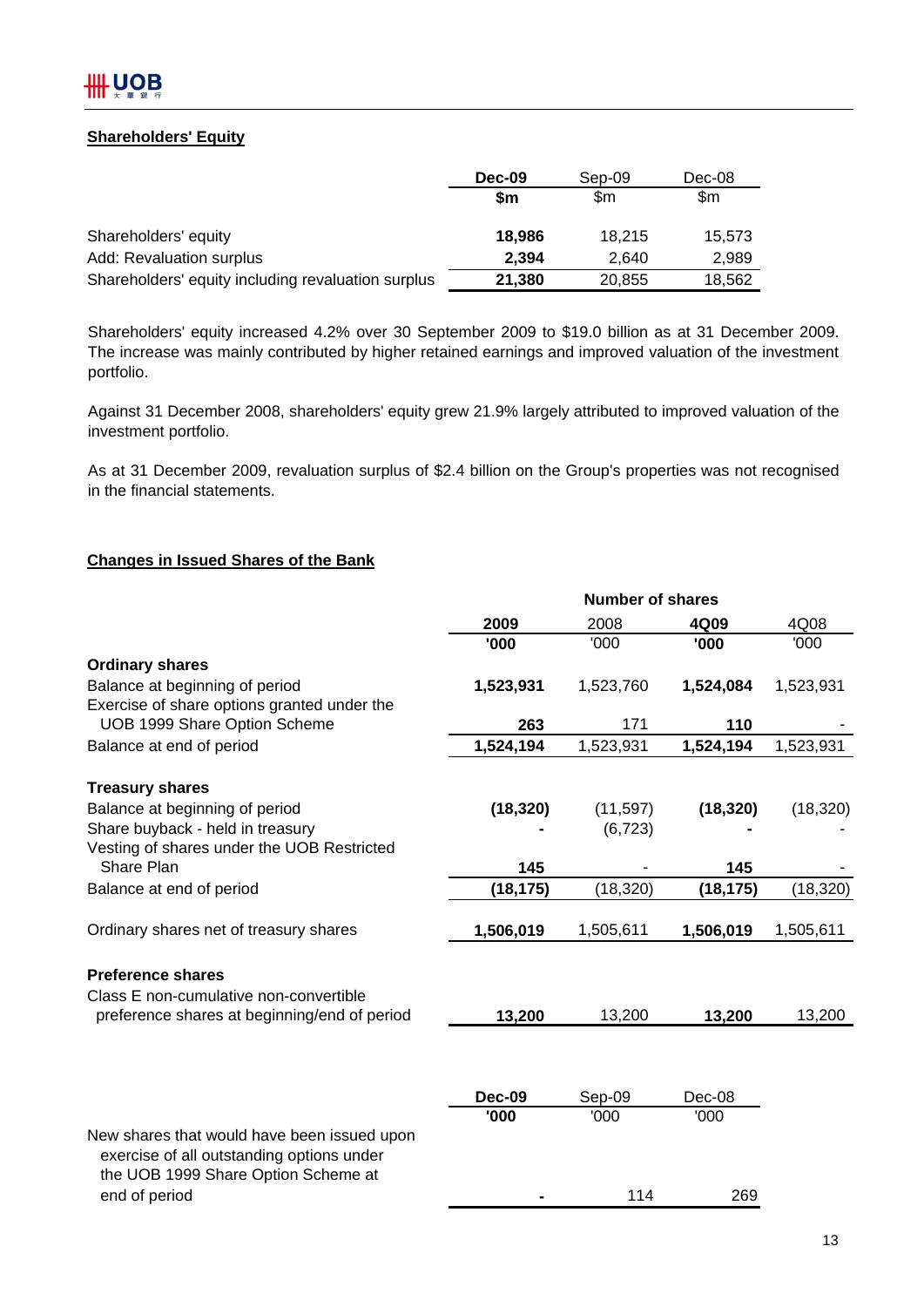# **Non-Performing Assets**

|                                                  | <b>Dec-09</b> |                    | Sep-09     |                      |                | Dec-08        |
|--------------------------------------------------|---------------|--------------------|------------|----------------------|----------------|---------------|
|                                                  |               | \$m                |            | \$m\$                |                | \$m\$         |
| Loans ("NPL")                                    |               | 2,260              |            | 2,483                |                | 2,062         |
| Debt securities                                  |               | 462                |            | 254                  |                | 243           |
| Non-Performing Assets ("NPA")                    |               | 2,722              |            | 2,737                |                | 2,305         |
| <b>By grading</b>                                |               |                    |            |                      |                |               |
| Substandard                                      |               | 1,623              |            | 1,596                |                | 1,397         |
| Doubtful                                         |               | 519                |            | 592                  |                | 268           |
| Loss                                             |               | 580                |            | 549                  |                | 640           |
| Total                                            |               | 2,722              |            | 2,737                |                | 2,305         |
| By security coverage                             |               |                    |            |                      |                |               |
| Secured                                          |               | 1,180              |            | 1,227                |                | 1,054         |
| Unsecured                                        |               | 1,542              |            | 1,510                |                | 1,251         |
| Total                                            |               | 2,722              |            | 2,737                |                | 2,305         |
| By ageing                                        |               |                    |            |                      |                |               |
| Current                                          |               | 351                |            | 652                  |                | 501           |
| Within 90 days                                   |               | 489                |            | 385                  |                | 417           |
| Over 90 to 180 days                              |               | 333                |            | 425                  |                | 344           |
| Over 180 days                                    |               | 1,549              |            | 1,275                |                | 1,043         |
| Total                                            |               | 2,722              |            | 2,737                |                | 2,305         |
| <b>Cumulative impairment</b>                     |               |                    |            |                      |                |               |
| Individual                                       |               | 1,200              |            | 1,186                |                | 1,008         |
| Collective                                       |               | 1,657              |            | 1,715                |                | 1,540         |
| Total                                            |               | 2,857              |            | 2,901                |                | 2,548         |
| As a % of NPA                                    |               | 105.0%             |            | 106.0%               |                | 110.5%        |
| As a % of unsecured NPA                          |               | 185.3%             |            | 192.1%               |                | 203.7%        |
|                                                  |               |                    |            |                      |                |               |
|                                                  |               | <b>NPL</b>         |            | <b>NPL</b>           |                | <b>NPL</b>    |
|                                                  | <b>NPL</b>    | ratio <sup>1</sup> | <b>NPL</b> | ratio                | <b>NPL</b>     | ratio         |
|                                                  | \$m\$         | $\%$               | \$m\$      | %                    | \$m            | %             |
| <b>NPL by industry</b><br>┯<br>المتحارب المتابين | -0            | . .                | $\sqrt{2}$ | $\sim$ $\rightarrow$ | $\overline{ }$ | $\sim$ $\sim$ |

| <b>NPL by industry</b>                |       |     |       |     |       |     |
|---------------------------------------|-------|-----|-------|-----|-------|-----|
| Transport, storage and communication  | 78    | 1.2 | 43    | 0.7 | 18    | 0.3 |
| Building and construction             | 208   | 1.6 | 217   | 1.6 | 152   | 1.0 |
| Manufacturing                         | 678   | 7.6 | 688   | 7.6 | 539   | 5.0 |
| <b>Financial institutions</b>         | 206   | 1.4 | 382   | 2.5 | 290   | 1.8 |
| General commerce                      | 385   | 2.9 | 391   | 3.1 | 411   | 3.1 |
| Professionals and private individuals | 228   | 1.7 | 239   | 1.8 | 269   | 2.1 |
| Housing loans                         | 310   | 1.1 | 315   | 1.2 | 286   | 1.2 |
| Other                                 | 167   | 2.3 | 208   | 2.9 | 97    | 1.3 |
| Total                                 | 2,260 | 2.2 | 2,483 | 2.4 | 2,062 | 2.0 |

**Note:**

1 Debt securities and contingent assets are excluded from the computation.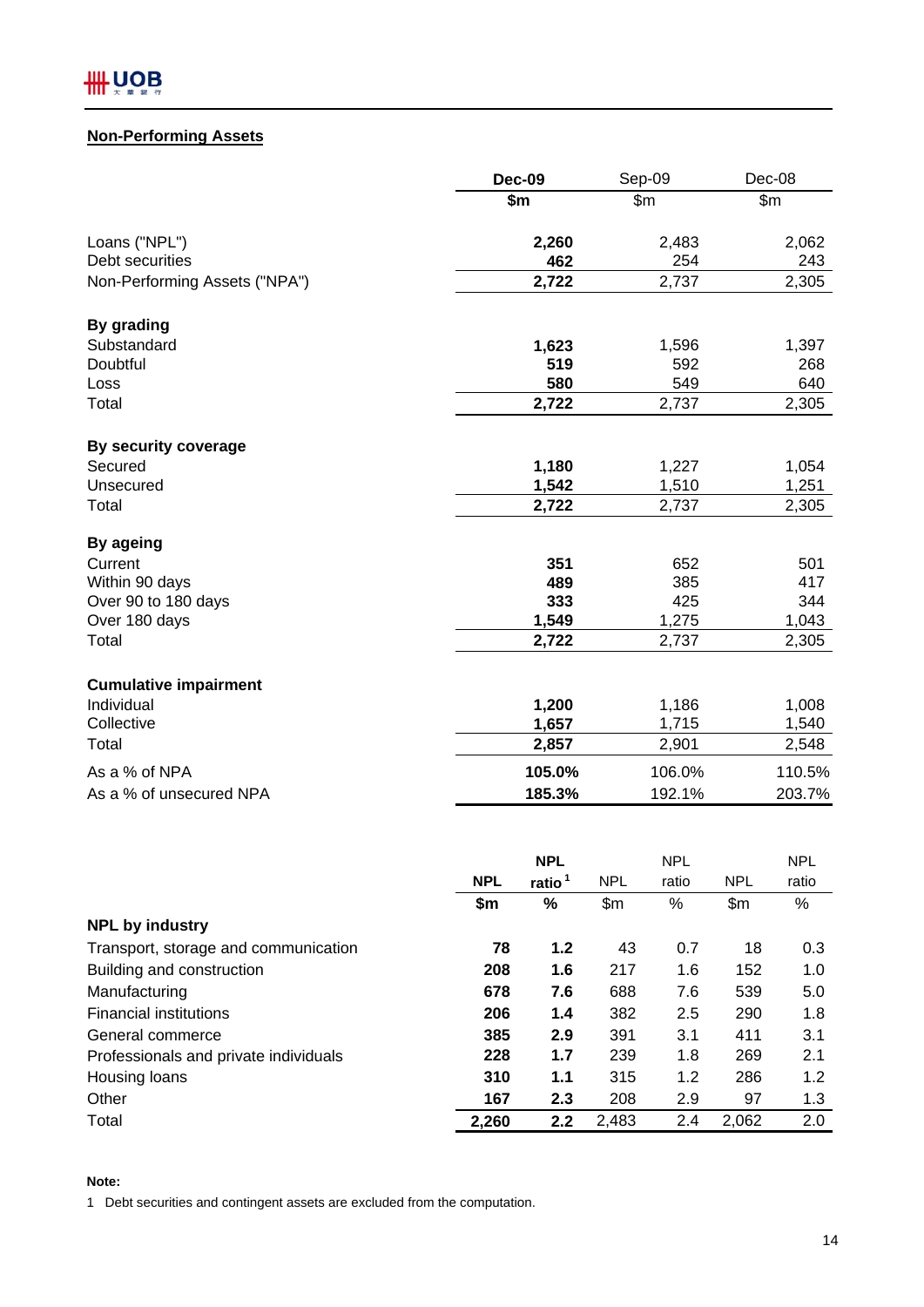# **IIII UOB**

# **Non-Performing Assets** *(cont'd)*

|                               |            |                    |            | <b>Total cumulative impairment</b> |
|-------------------------------|------------|--------------------|------------|------------------------------------|
|                               |            | <b>NPL</b>         | as a % of  | as a % of                          |
|                               | <b>NPL</b> | ratio <sup>1</sup> | <b>NPL</b> | unsecured NPL                      |
|                               | \$m\$      | $\%$               | $\%$       | $\%$                               |
| NPL by geography <sup>2</sup> |            |                    |            |                                    |
| Singapore                     |            |                    |            |                                    |
| <b>Dec 09</b>                 | 923        | 1.4                | 185.5      | 299.8                              |
| Sep 09                        | 894        | 1.3                | 189.5      | 344.3                              |
| Dec 08                        | 759        | 1.2                | 173.1      | 357.1                              |
| Malaysia                      |            |                    |            |                                    |
| <b>Dec 09</b>                 | 435        | 3.5                | 68.3       | 225.0                              |
| Sep 09                        | 483        | 4.1                | 60.7       | 162.8                              |
| Dec 08                        | 512        | 4.2                | 69.3       | 173.2                              |
| Thailand                      |            |                    |            |                                    |
| <b>Dec 09</b>                 | 409        | 6.1                | 69.9       | 120.7                              |
| Sep 09                        | 416        | 6.3                | 67.3       | 107.7                              |
| Dec 08                        | 391        | 5.3                | 73.9       | 129.6                              |
| Indonesia                     |            |                    |            |                                    |
| <b>Dec 09</b>                 | 106        | 3.0                | 63.2       | 304.5                              |
| Sep 09                        | 107        | 3.2                | 60.7       | 309.5                              |
| Dec 08                        | 60         | 1.9                | 88.3       | 278.9                              |
| <b>Greater China</b>          |            |                    |            |                                    |
| <b>Dec 09</b>                 | 105        | 2.6                | 83.8       | 220.0                              |
| Sep 09                        | 111        | 3.0                | 73.0       | 188.4                              |
| Dec 08                        | 101        | 2.0                | 79.2       | 160.0                              |
| Other                         |            |                    |            |                                    |
| <b>Dec 09</b>                 | 282        | 3.2                | 33.0       | 78.2                               |
| Sep 09                        | 472        | 5.0                | 36.9       | 57.8                               |
| Dec 08                        | 239        | 2.3                | 42.7       | 71.3                               |
| Group NPL                     |            |                    |            |                                    |
| <b>Dec 09</b>                 | 2,260      | 2.2                | 112.5      | 226.9                              |
| Sep 09                        | 2,483      | 2.4                | 104.2      | 199.5                              |
| Dec 08                        | 2,062      | 2.0                | 106.4      | 217.6                              |

As at 31 December 2009, Group NPL improved 9.0% from last quarter to \$2,260 million, with NPL ratio at 2.2%. Compared to 31 December 2008, Group NPL was higher across most territories.

#### **Notes:**

2 Based on the location where the non-performing loans are booked.

<sup>1</sup> Debt securities and contingent assets are excluded from the computations.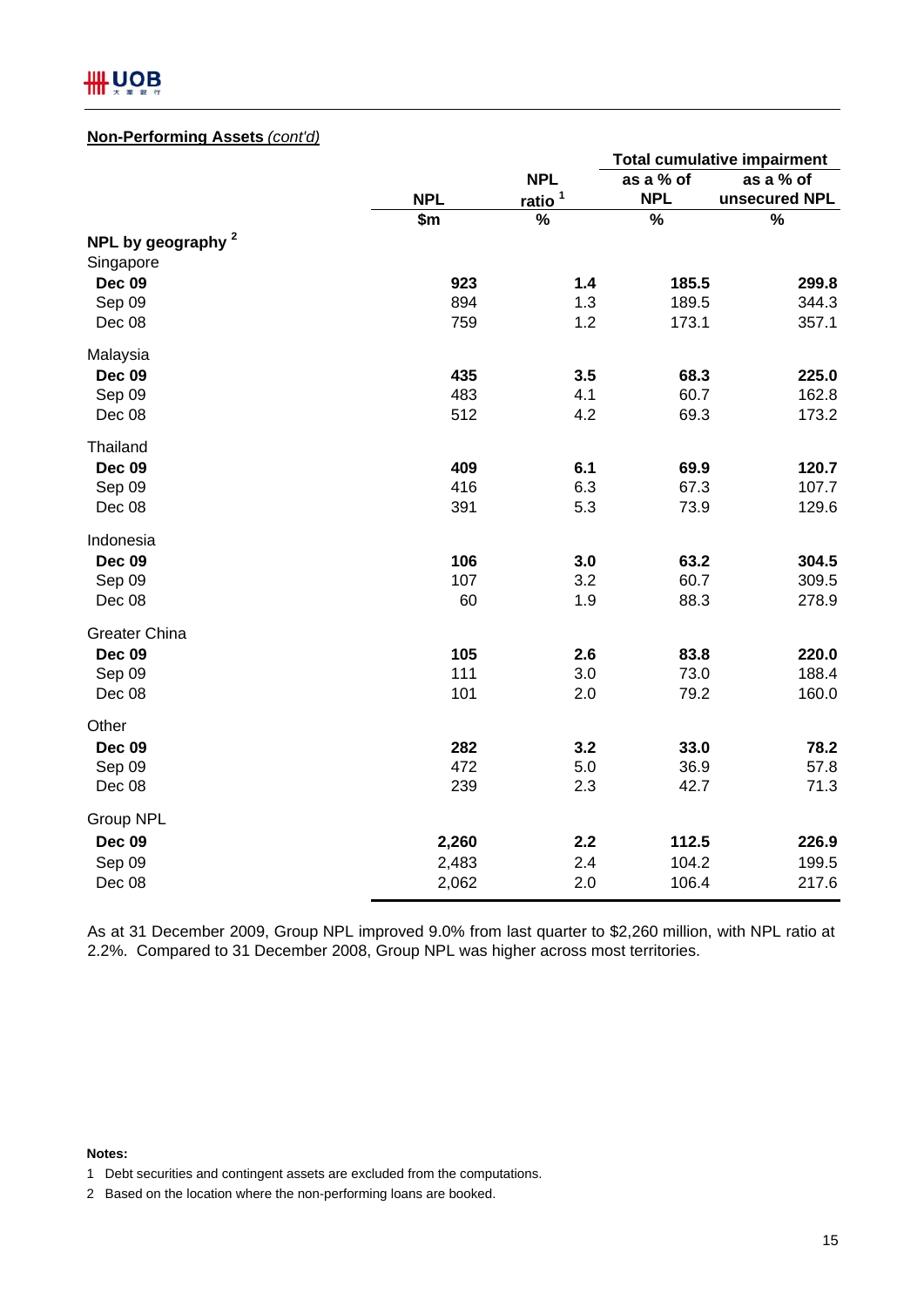# **Performance by Operating Segment**<sup>1</sup>

|                                   | <b>PFS</b> | <b>IFS</b>     | <b>GMIM</b> | Other | <b>Elimination</b> | <b>Total</b> |
|-----------------------------------|------------|----------------|-------------|-------|--------------------|--------------|
|                                   | \$m        | \$m            | \$m         | \$m   | \$m                | \$m          |
| 2009                              |            |                |             |       |                    |              |
| Operating income <sup>2</sup>     | 1,917      | 2,135          | 1,297       | 180   | (124)              | 5,405        |
| Operating expenses                | (942)      | (637)          | (312)       | (307) | 124                | (2,074)      |
| Impairment charges                | (128)      | (513)          | (40)        | (440) |                    | (1, 121)     |
| Amortisation of intangible assets | (3)        | (7)            |             |       |                    | (10)         |
| Share of profit of associates     |            | 8              |             | 99    |                    | 107          |
| Profit before tax                 | 844        | 986            | 945         | (469) | -                  | 2,306        |
| <b>Segment assets</b>             | 40,544     | 63,041         | 74,820      | 4,867 | (3, 135)           | 180,137      |
| Intangible assets                 | 1,182      | 2,299          | 667         | 81    |                    | 4,229        |
| Investment in associates          |            | 17             | 1           | 1,194 |                    | 1,212        |
| <b>Total assets</b>               | 41,726     | 65,357         | 75,488      | 6,142 | (3, 135)           | 185,578      |
| <b>Segment liabilities</b>        | 64,911     | 54,027         | 47,833      | 2,787 | (3, 135)           | 166,423      |
| <b>Other information</b>          |            |                |             |       |                    |              |
| Inter-segment operating income    | 482        | (372)          | 79          | (65)  | (124)              |              |
| Gross customer loans              | 40,402     | 61,179         | 82          | 81    |                    | 101,744      |
| Non-performing assets             | 535        | 1,711          | 275         | 201   |                    | 2,722        |
| Capital expenditure               | 7          | 3              | 3           | 200   |                    | 213          |
| Depreciation of assets            | 9          | 5              | 3           | 121   |                    | 138          |
| 2008                              |            |                |             |       |                    |              |
| Operating income <sup>2</sup>     | 1,853      | 2,100          | 1,200       | 210   | (113)              | 5,250        |
| Operating expenses                | (933)      | (688)          | (347)       | (195) | 113                | (2,050)      |
| Impairment charges                | (49)       | (380)          | (159)       | (219) |                    | (807)        |
| Amortisation of intangible assets | (3)        | (8)            |             |       |                    | (11)         |
| Share of profit of associates     |            | 10             |             | 93    | ۰                  | 103          |
| Profit before tax                 | 868        | 1,034          | 694         | (111) | $\overline{a}$     | 2,485        |
| <b>Segment assets</b>             | 36,924     | 67,533         | 67,464      | 7,215 | (1,502)            | 177,634      |
| Intangible assets                 | 1,181      | 2,286          | 664         | 80    |                    | 4,211        |
| Investment in associates          |            | 32             |             | 1,064 |                    | 1,096        |
| <b>Total assets</b>               | 38,105     | 69,851         | 68,128      | 8,359 | (1,502)            | 182,941      |
|                                   |            |                |             |       |                    |              |
| <b>Segment liabilities</b>        | 62,835     | 56,522         | 45,596      | 3,771 | (1,502)            | 167,222      |
| <b>Other information</b>          |            |                |             |       |                    |              |
| Inter-segment operating income    | 677        | (564)          | 65          | (65)  | (113)              |              |
| Gross customer loans              | 36,823     | 65,053         | 68          | 89    |                    | 102,033      |
| Non-performing assets             | 551        | 1,421          | 95          | 238   |                    | 2,305        |
| Capital expenditure               | 10         | 4              | 6           | 193   |                    | 213          |
| Depreciation of assets            | 5          | $\overline{2}$ | 2           | 125   |                    | 134          |

#### **Notes:**

1 Transfer prices between operating segments are on arm's length basis in a manner similar to transactions with third parties.

2 No operating income from transactions with a single external customer or counterparty amounted to 10% or more of the Group's operating income in 2009 or 2008.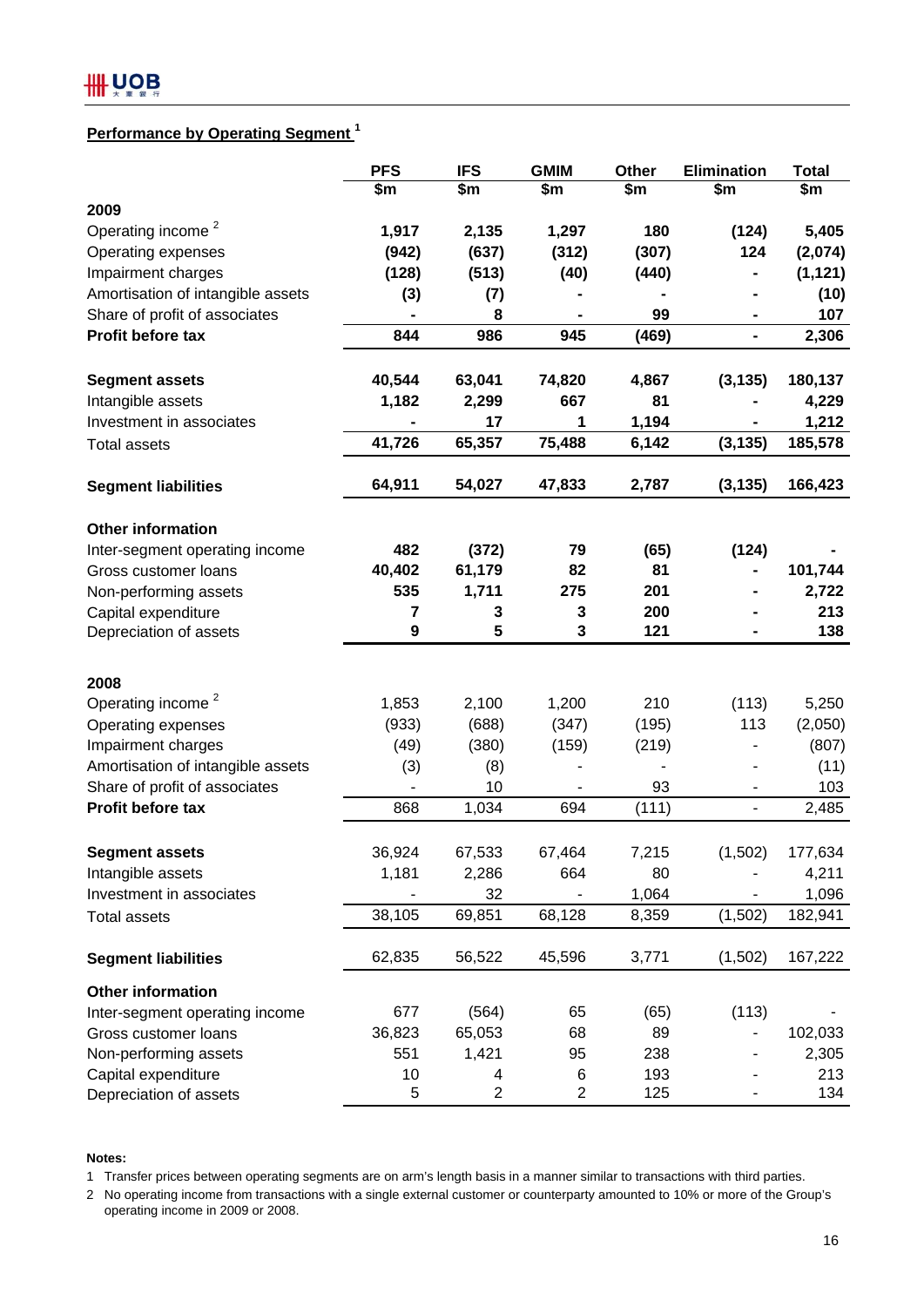# **Performance by Operating Segment** *(cont'd)*

The Group's businesses are organised into the following four segments based on the types of products and services that it provides:

### **Personal Financial Services ("PFS")**

PFS segment covers Consumer, Privilege and Private Banking. Consumer Banking serves the mass individual customers with a wide range of products and services, including deposits, loans, investments, credit and debit cards and life assurance products. Privilege Banking provides an extended range of financial services, including wealth management, offshore and restricted products such as structured notes, funds of hedge funds, and high networth insurance plans to the wealthy and affluent customers. For the accredited investors and high networth individuals, Private Banking provides an elevated level of personal financial services and consultation.

Segment profit decreased 2.8% to \$844 million in 2009. The decrease was mainly due to higher impairment charges on loans and lower fee and commission income from investment products and credit cards. These were partly negated by higher net interest income driven by loan growth.

### **Institutional Financial Services ("IFS")**

IFS segment encompasses Commercial Banking (which includes Business Banking), Corporate Banking, Corporate Finance, Debt Capital Markets, Venture Management and Alternative Investments. Commercial Banking serves the medium and large enterprises, while Business Banking serves small enterprises. Corporate Banking serves large local corporations, government-linked companies and agencies, including non-bank financial institutions. Both Commercial Banking and Corporate Banking provide customers with a broad range of products and services that include current accounts, deposits, lending, asset finance, ship finance, trade finance, structured finance, cash management and cross-border payments. Corporate Finance provides services that include lead managing and underwriting equity offerings and corporate advisory services. Debt Capital Markets specialises in solution-based structures to meet clients' financing requirements in structuring, underwriting and arranging syndicated loans for general corporate needs, leveraged buy-outs, project and structured finance, and underwriting and lead managing bond issues. Venture Management manages, advises and invests in private equity funds on behalf of the Group and third-party investors while Alternative Investments invests in third-party funds on behalf of the Group.

Segment profit reduced 4.6% to \$986 million in 2009. The decrease was mainly due to higher impairment charges on loans, partially negated by lower operating expenses.

### **Global Markets and Investment Management ("GMIM")**

GMIM segment provides a comprehensive range of treasury products and services, including foreign exchange, money market, fixed income, derivatives, margin trading, futures broking, gold products, as well as an array of structured products. It is a dominant player in Singapore dollar treasury instruments as well as a provider of banknote services in the region. It also engages in asset management, proprietary investment activities and management of excess liquidity and capital funds.

Segment profit increased 36.2% to \$945 million in 2009. The increase was mainly attributed to higher income from money market activities and trading and investment portfolios, coupled with lower impairment charges on investment securities. This was partially negated by lower contributions from asset management activities.

### **Other**

Other segment includes property-related activities, insurance businesses and income and expenses not attributable to other operating segments.

Net loss increased from \$111 million in 2008 to \$469 million in 2009. This was mainly due to higher provision for collective impairment, lower realised gain on investment securities and higher accrual of expenses.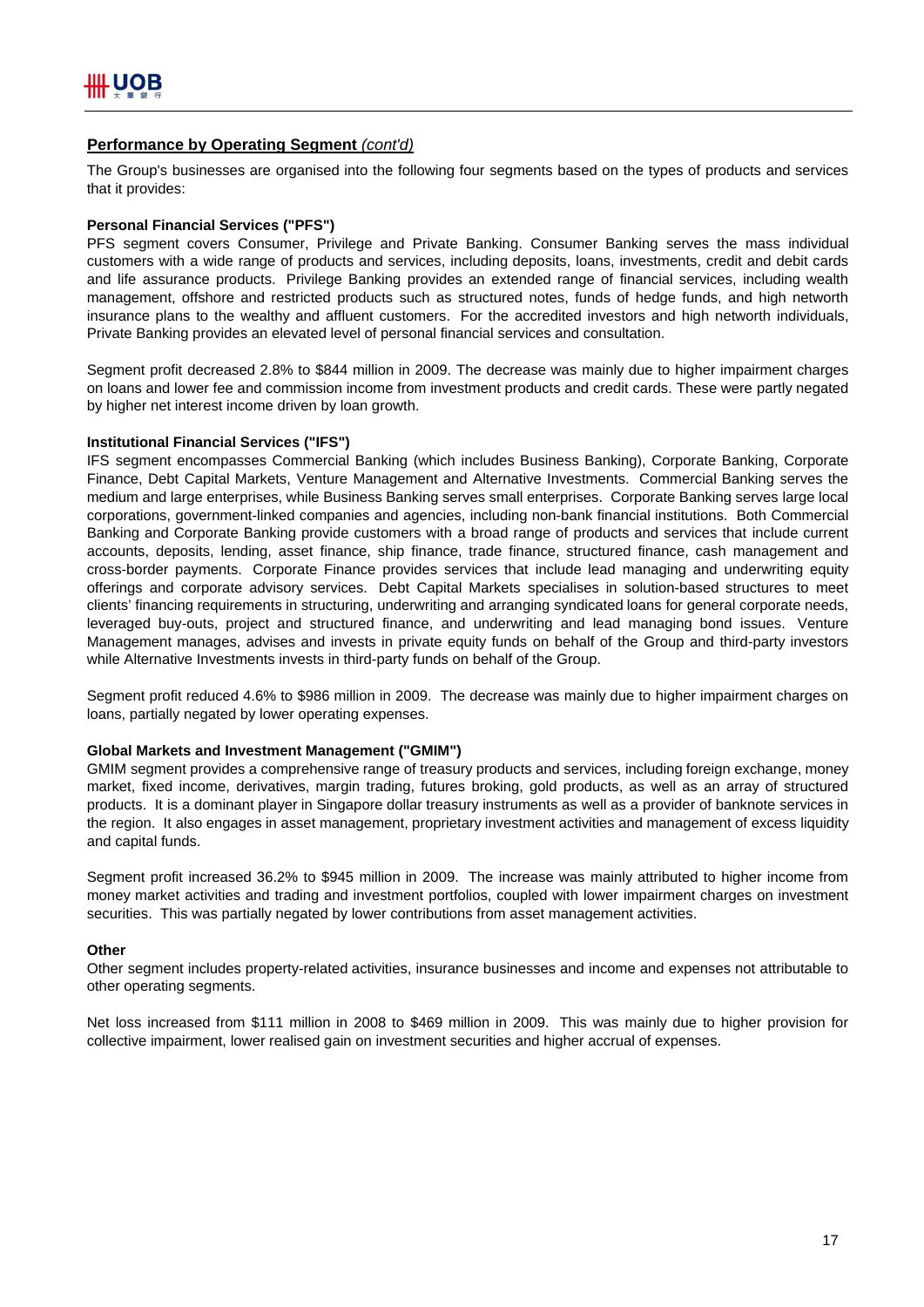# **Performance by Geographical Segment** <sup>1</sup>

|                               | 2009  | 2008  | 4Q09  | 3Q09  | 4Q08  |
|-------------------------------|-------|-------|-------|-------|-------|
|                               | \$m   | \$m   | \$m   | \$m   | \$m\$ |
| <b>Total operating income</b> |       |       |       |       |       |
| Singapore                     | 3,522 | 3,380 | 794   | 849   | 890   |
| Malaysia                      | 571   | 548   | 141   | 134   | 140   |
| Thailand                      | 415   | 459   | 100   | 105   | 116   |
| Indonesia                     | 361   | 286   | 89    | 91    | 80    |
| <b>Greater China</b>          | 201   | 158   | 40    | 54    | 41    |
| Other                         | 335   | 419   | 78    | 88    | 83    |
| Total                         | 5,405 | 5,250 | 1,242 | 1,322 | 1,348 |
|                               |       |       |       |       |       |
| <b>Profit before tax</b>      |       |       |       |       |       |
| Singapore                     | 1,594 | 1,907 | 537   | 421   | 399   |
| Malaysia                      | 271   | 235   | 44    | 76    | 66    |
| Thailand                      | 78    | 77    | 14    | 17    | 11    |
| Indonesia                     | 153   | 107   | 36    | 34    | 31    |
| <b>Greater China</b>          | 81    | 5     | 1     | 29    | (26)  |
| Other                         | 139   | 165   | 32    | 45    | (31)  |
|                               | 2,316 | 2,496 | 664   | 622   | 450   |
| Intangible assets amortised   | (10)  | (11)  | (3)   | (3)   | (2)   |
| Total                         | 2,306 | 2,485 | 661   | 620   | 448   |

Singapore and the regional countries accounted for 68.8% and 21.7% of the Group's pre-tax profit in 2009 respectively.

|                      | <b>Dec-09</b> |         | Dec-08  |
|----------------------|---------------|---------|---------|
|                      | \$m           | \$m\$   | \$m     |
| <b>Total assets</b>  |               |         |         |
| Singapore            | 121,190       | 117,948 | 120,064 |
| Malaysia             | 17,776        | 16,501  | 17,354  |
| Thailand             | 9,509         | 8,621   | 8,902   |
| Indonesia            | 4,920         | 4,675   | 4,082   |
| <b>Greater China</b> | 7,132         | 6,376   | 8,597   |
| Other                | 20,822        | 17,674  | 19,731  |
|                      | 181,349       | 171,795 | 178,730 |
| Intangible assets    | 4,229         | 4,228   | 4,211   |
| Total                | 185,578       | 176,022 | 182,941 |

**Note:**

<sup>1</sup> Based on the location where the transactions and assets are booked which approximates that based on the location of the customers and assets. Information is stated after elimination of inter-segment transactions.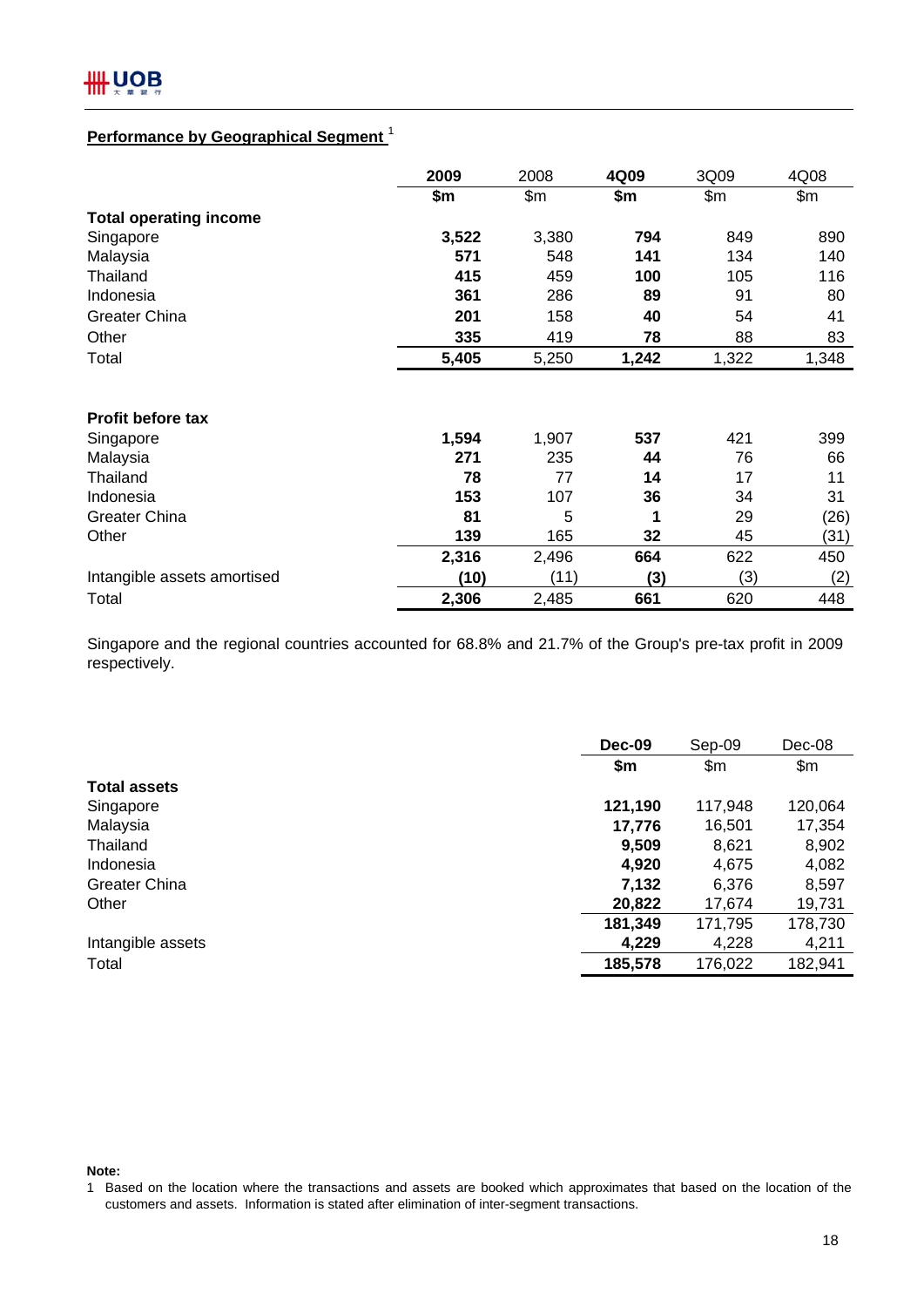# **IIII UOB**

# **Capital Adequacy Ratios**

|                                        | Dec-09   | Sep-09   | $Dec-08$ |
|----------------------------------------|----------|----------|----------|
|                                        | \$m      | \$m      | \$m\$    |
| <b>Tier 1 capital</b>                  |          |          |          |
| Share capital                          | 1,902    | 1,898    | 1,896    |
| Preference shares                      | 2,149    | 2,149    | 2,149    |
| Disclosed reserves/other               | 15,189   | 14,672   | 13,251   |
| Capital deductions                     | (5, 113) | (5, 108) | (4, 840) |
|                                        | 14,127   | 13,611   | 12,456   |
| <b>Tier 2 capital</b>                  |          |          |          |
| Cumulative collective impairment/other | 912      | 881      | 478      |
| Subordinated notes                     | 4,767    | 4,811    | 5,259    |
| Capital deductions                     | (623)    | (620)    | (617)    |
|                                        | 5,056    | 5,072    | 5,120    |
| <b>Total capital</b>                   | 19,183   | 18,683   | 17,576   |
| <b>Risk-weighted assets</b>            | 100,908  | 101,130  | 114,712  |
| Capital adequacy ratios ("CAR")        |          |          |          |
| Tier 1                                 | 14.0%    | 13.5%    | 10.9%    |
| Total                                  | 19.0%    | 18.5%    | 15.3%    |

As at 31 December 2009, Group Tier 1 and total CAR of 14.0% and 19.0% were well above the minimum 6% and 10% required by MAS respectively.

The increase in CAR over 30 September 2009 was mainly due to higher retained earnings.

The higher CAR over 31 December 2008 were largely contributed by lower risk-weighted assets and higher retained earnings.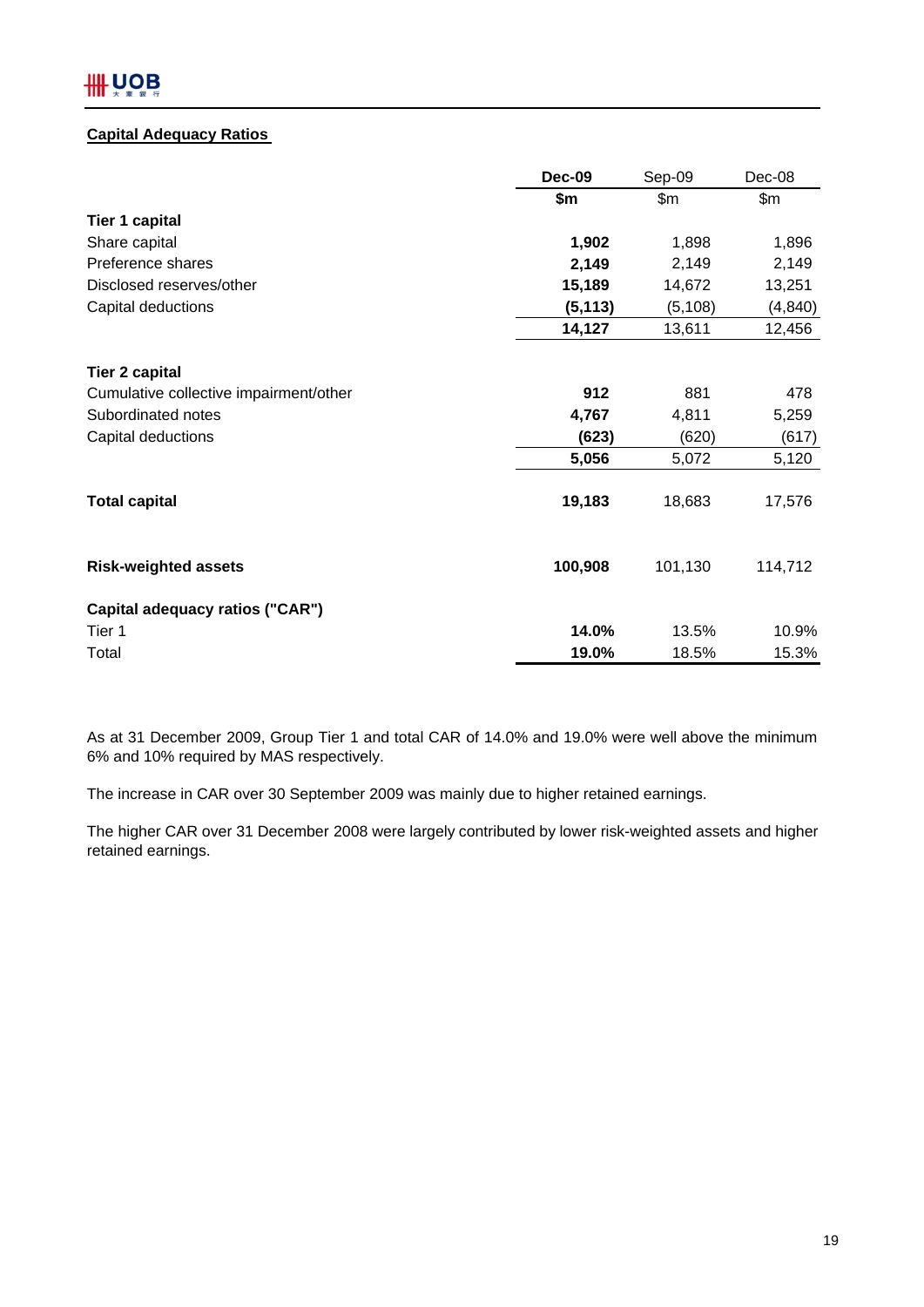# **Consolidated Profit and Loss Account (Audited)**

|                                          | 2009  | 2008  | $+$ /(-) | 4Q09 <sup>1</sup> | 3Q09 <sup>1</sup> | $+$ /(-) | 4Q08 <sup>1</sup> | $+$ /(-) |
|------------------------------------------|-------|-------|----------|-------------------|-------------------|----------|-------------------|----------|
|                                          | \$m   | \$m   | $\%$     | \$m               | \$m\$             | $\%$     | \$m\$             | $\%$     |
| Interest income                          | 5,159 | 6,855 | (24.7)   | 1,204             | 1,245             | (3.3)    | 1,662             | (27.6)   |
| Less: Interest expense                   | 1,485 | 3,280 | (54.7)   | 312               | 320               | (2.3)    | 705               | (55.7)   |
| Net interest income                      | 3,674 | 3,576 | 2.7      | 892               | 925               | (3.6)    | 957               | (6.9)    |
| Dividend income                          | 42    | 64    | (35.3)   | 4                 | 10                | (57.6)   | 9                 | (52.0)   |
| Fee and commission income                | 976   | 1,095 | (10.8)   | 247               | 264               | (6.6)    | 229               | 8.0      |
| Rental income                            | 143   | 112   | 27.7     | 36                | 36                | (1.1)    | 31                | 15.9     |
| Other operating income                   | 571   | 404   | 41.3     | 63                | 85                | (26.1)   | 122               | (48.4)   |
| Non-interest income                      | 1,732 | 1,675 | 3.4      | 350               | 396               | (11.6)   | 391               | (10.4)   |
| <b>Total operating income</b>            | 5,405 | 5,250 | 3.0      | 1,242             | 1,322             | (6.0)    | 1,348             | (7.9)    |
| Less: Staff costs                        | 1,116 | 1,082 | 3.1      | 308               | 272               | 13.1     | 274               | 12.2     |
| Other operating expenses                 | 959   | 968   | (0.9)    | 246               | 238               | 3.4      | 257               | (4.5)    |
| <b>Total operating expenses</b>          | 2,074 | 2,050 | 1.2      | 554               | 510               | 8.6      | 532               | 4.1      |
|                                          |       |       |          |                   |                   |          |                   |          |
| <b>Operating profit before charges</b>   | 3,331 | 3,200 | 4.1      | 688               | 812               | (15.2)   | 817               | (15.7)   |
| Less: Amortisation/impairment charges    |       |       |          |                   |                   |          |                   |          |
| Intangible assets                        | 10    | 11    | (3.4)    | 3                 | $\mathbf{3}$      | 1.7      | $\mathbf{2}$      | 14.2     |
| Loans and other assets                   | 1,121 | 807   | 38.9     | 44                | 235               | (81.1)   | 381               | (88.3)   |
| <b>Operating profit after charges</b>    | 2,200 | 2,382 | (7.7)    | 641               | 574               | 11.7     | 434               | 47.9     |
| Share of profit of associates            | 107   | 103   | 3.8      | 19                | 46                | (57.2)   | 14                | 38.5     |
| Profit before tax                        | 2,306 | 2,485 | (7.2)    | 661               | 620               | 6.6      | 448               | 47.6     |
| Less: Tax                                | 385   | 521   | (26.0)   | 134               | 116               | 15.7     | 109               | 23.3     |
| Profit for the financial period          | 1,921 | 1,964 | (2.2)    | 527               | 504               | 4.5      | 339               | 55.5     |
| Attributable to:                         |       |       |          |                   |                   |          |                   |          |
| <b>Equity holders of the Bank</b>        | 1,902 | 1,937 | (1.8)    | 522               | 500               | 4.3      | 332               | 57.2     |
| Minority interests                       | 19    | 27    | (29.8)   | 5                 | 4                 | 30.8     | $\overline{7}$    | (30.1)   |
|                                          | 1,921 | 1,964 | (2.2)    | 527               | 504               | 4.5      | 339               | 55.5     |
|                                          |       |       |          |                   |                   |          |                   |          |
| <b>Total operating income</b>            |       |       |          |                   |                   |          |                   |          |
| First half                               | 2,842 | 2,690 | 5.7      |                   |                   |          |                   |          |
| Second half                              | 2,564 | 2,561 | 0.1      |                   |                   |          |                   |          |
| Profit for the financial year attributed |       |       |          |                   |                   |          |                   |          |
| to equity holders of the Bank            |       |       |          |                   |                   |          |                   |          |
| First half                               | 880   | 1,130 | (22.1)   |                   |                   |          |                   |          |
| Second half                              | 1,022 | 807   | 26.7     |                   |                   |          |                   |          |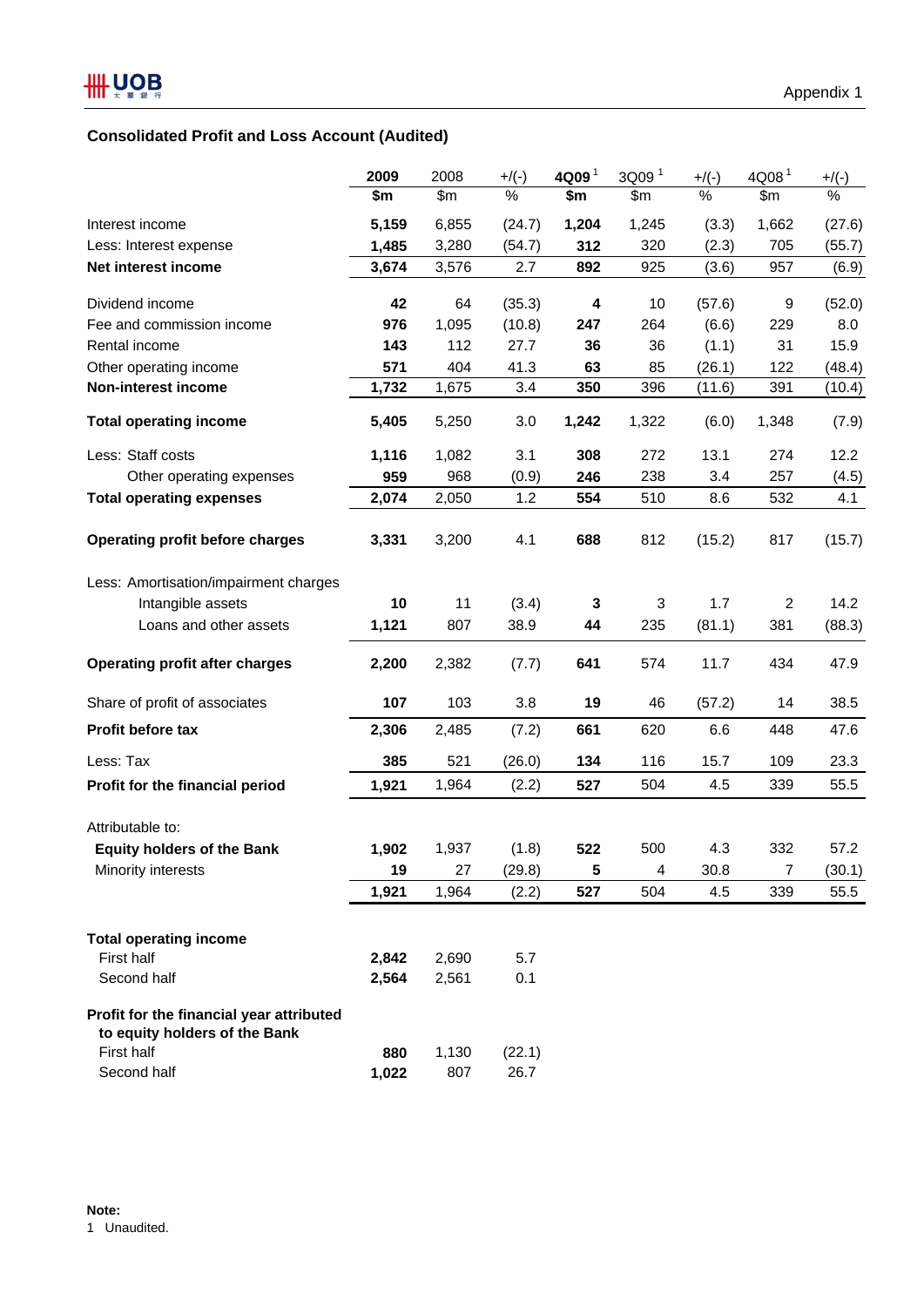# **Consolidated Statement of Comprehensive Income (Audited)**

|                                        | 2009  | 2008     | $+$ /(-)  | 4Q09 <sup>1</sup> | 3Q09 <sup>1</sup> | $+$ /(-) | 4Q08 <sup>1</sup> | $+$ /(-)  |
|----------------------------------------|-------|----------|-----------|-------------------|-------------------|----------|-------------------|-----------|
|                                        | \$m   | \$m      | %         | \$m               | \$m               | %        | \$m               | $\%$      |
| Profit for the financial period        | 1,921 | 1,964    | (2.2)     | 527               | 504               | 4.5      | 339               | 55.5      |
| Currency translation adjustments       | 114   | (455)    | NM        | 16                | (22)              | NM       | (251)             | <b>NM</b> |
| Change in available-for-sale reserve   |       |          |           |                   |                   |          |                   |           |
| Change in fair value                   | 2,207 | (3, 433) | NM        | 225               | 664               | (66.1)   | (1,539)           | <b>NM</b> |
| Transfer to profit and loss account    |       |          |           |                   |                   |          |                   |           |
| on disposal/impairment                 | 359   | 72       | 401.4     | $\mathbf{2}$      | 23                | (89.7)   | 104               | (97.7)    |
| Tax on net movement                    | (272) | 417      | (165.2)   | (18)              | (68)              | 73.8     | 168               | (110.7)   |
| Change in share of other comprehensive |       |          |           |                   |                   |          |                   |           |
| income of associates                   | 105   | (188)    | NM        | 27                | 34                | (20.3)   | (69)              | NM.       |
| Other comprehensive income for         |       |          |           |                   |                   |          |                   |           |
| the financial period                   | 2,513 | (3,588)  | NM        | 252               | 630               | (60.0)   | (1, 587)          | <b>NM</b> |
| Total comprehensive income for         |       |          |           |                   |                   |          |                   |           |
| the financial period                   | 4,434 | (1,623)  | NM        | 779               | 1,134             | (31.3)   | (1, 248)          | NM.       |
| Attributable to:                       |       |          |           |                   |                   |          |                   |           |
| <b>Equity holders of the Bank</b>      | 4,404 | (1, 595) | <b>NM</b> | 773               | 1,126             | (31.4)   | (1,220)           | <b>NM</b> |
| Minority interests                     | 30    | (28)     | <b>NM</b> | 6                 | 8                 | (22.5)   | (28)              | <b>NM</b> |
|                                        | 4,434 | (1,623)  | <b>NM</b> | 779               | 1,134             | (31.3)   | (1, 248)          | <b>NM</b> |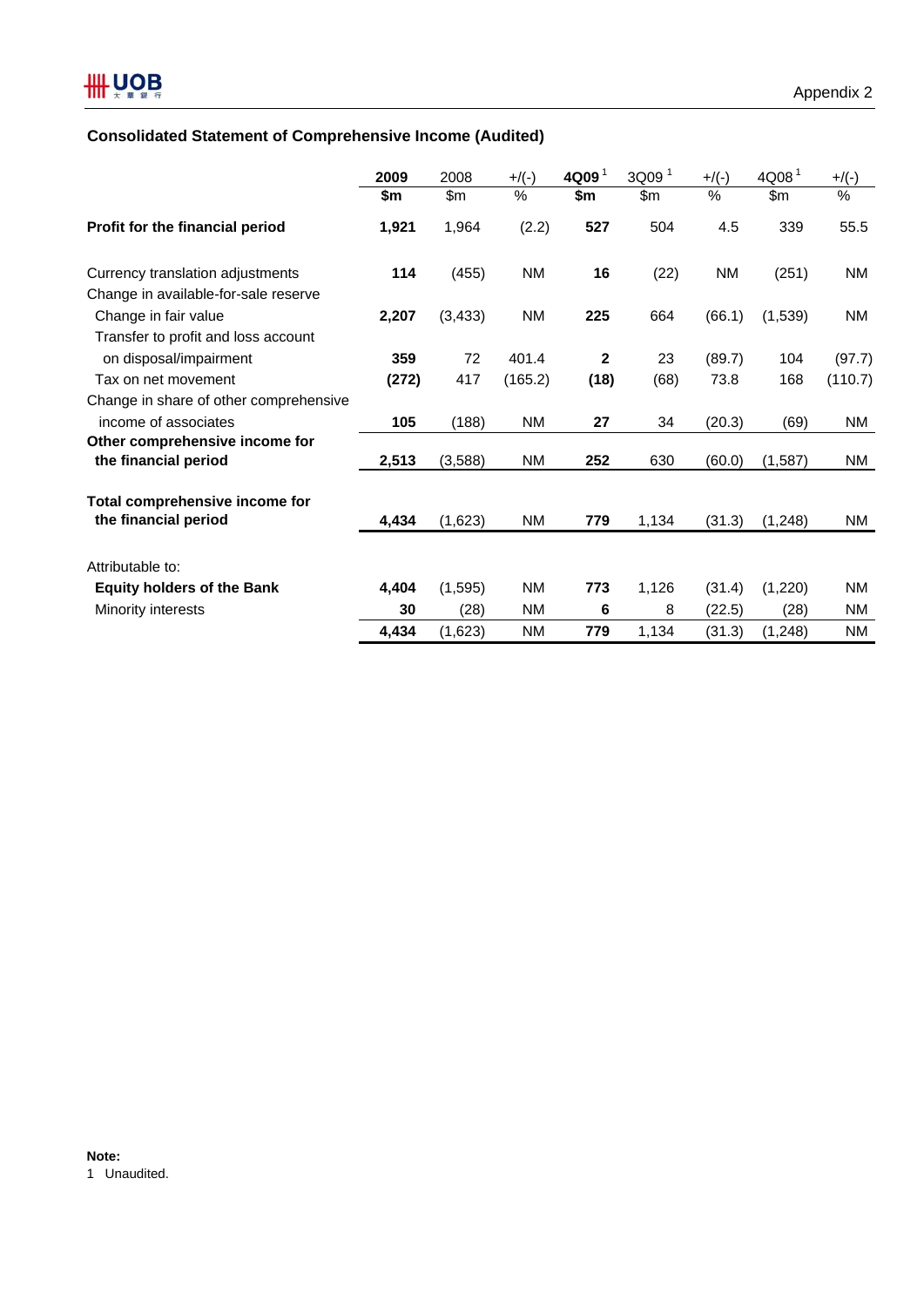# **Consolidated Balance Sheet (Audited)**

|                                                                         | <b>Dec-09</b>    | Sep-09 $1$       | Dec-08           |
|-------------------------------------------------------------------------|------------------|------------------|------------------|
|                                                                         | \$m              | \$m              | $\overline{\$m}$ |
| <b>Equity</b>                                                           |                  |                  |                  |
| Share capital                                                           | 4,051            | 4,047            | 4,045            |
| Retained earnings                                                       | 6,324            | 6,144            | 5,724            |
| Other reserves                                                          | 8,611            | 8,025            | 5,804            |
| Equity attributable to equity holders of the Bank                       | 18,986           | 18,215           | 15,573           |
| Minority interests                                                      | 169              | 164              | 146              |
|                                                                         |                  |                  |                  |
| Total                                                                   | 19,155           | 18,380           | 15,719           |
|                                                                         |                  |                  |                  |
| <b>Liabilities</b>                                                      |                  |                  |                  |
| Deposits and balances of banks                                          | 27,751           | 23,928           | 28,452           |
| Deposits and balances of non-bank customers<br>Bills and drafts payable | 121,502<br>1,438 | 116,462<br>1,340 | 118,171<br>1,548 |
| <b>Other liabilities</b>                                                | 9,688            | 9,792            | 12,805           |
| Debts issued                                                            | 6,044            | 6,121            | 6,246            |
|                                                                         |                  |                  |                  |
| Total                                                                   | 166,423          | 157,643          | 167,222          |
| <b>Total equity and liabilities</b>                                     | 185,578          | 176,022          | 182,941          |
|                                                                         |                  |                  |                  |
|                                                                         |                  |                  |                  |
| Assets $^2$                                                             |                  |                  |                  |
| Cash, balances and placements with central banks                        | 18,865           | 11,636           | 20,290           |
| Singapore Government treasury bills and securities                      | 12,787           | 13,685           | 8,969            |
| Other government treasury bills and securities                          | 7,704            | 5,078            | 2,341            |
| <b>Trading securities</b>                                               | 118              | 131              | 139              |
| Placements and balances with banks<br>Loans to non-bank customers       | 14,116<br>99,201 | 13,577           | 15,196           |
| Investment securities                                                   | 16,177           | 98,337<br>16,569 | 99,840<br>15,674 |
| Other assets                                                            | 8,994            | 9,428            | 13,091           |
| Investment in associates                                                | 1,212            | 1,178            | 1,096            |
| Investment properties                                                   | 1,134            | 1,074            | 1,037            |
| <b>Fixed assets</b>                                                     | 1,040            | 1,103            | 1,057            |
| Intangible assets                                                       | 4,229            | 4,228            | 4,211            |
| Total                                                                   | 185,578          | 176,022          | 182,941          |
|                                                                         |                  |                  |                  |
|                                                                         |                  |                  |                  |
| <b>Off-Balance Sheet Items</b>                                          |                  |                  |                  |
| <b>Contingent liabilities</b>                                           | 12,388           | 12,026           | 12,000           |
| <b>Financial derivatives</b>                                            | 269,080          | 309,328          | 368,299          |
| Commitments                                                             | 47,278           | 53,937           | 45,232           |
|                                                                         |                  |                  |                  |
|                                                                         |                  |                  |                  |
| Net asset value per ordinary share (\$)                                 | 11.17            | 10.67            | 8.90             |

### **Notes:**

1 Unaudited.

2 Assets pledged under repurchase agreements are included in the respective asset items.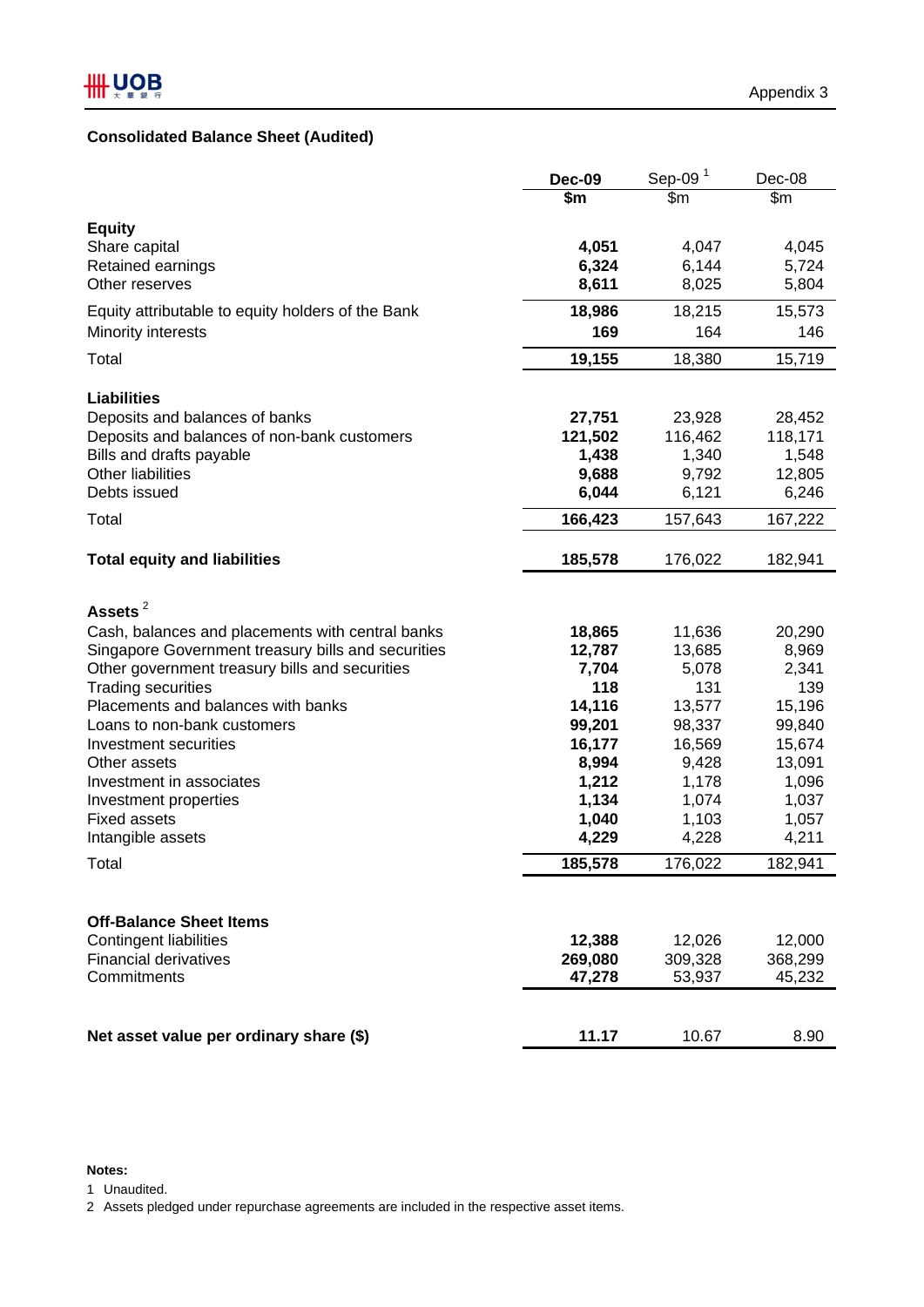# **Consolidated Statement of Changes in Equity (Audited)**

|                                                                     |                        |                 | Attributable to equity holders of the Bank |                        |                 |              |
|---------------------------------------------------------------------|------------------------|-----------------|--------------------------------------------|------------------------|-----------------|--------------|
|                                                                     | <b>Share</b>           | <b>Retained</b> | Other                                      |                        | <b>Minority</b> | <b>Total</b> |
|                                                                     | capital                | earnings        | reserves                                   | <b>Total</b>           | interests       | equity       |
|                                                                     | $\overline{\text{sm}}$ | \$m             | \$m                                        | $\overline{\text{sm}}$ | \$m             | \$m          |
| Balance at 1 January 2009                                           | 4,045                  | 5,724           | 5,804                                      | 15,573                 | 146             | 15,719       |
| Profit for the financial year<br>Other comprehensive income         |                        | 1,902           |                                            | 1,902                  | 19              | 1,921        |
| for the financial year                                              |                        |                 | 2,502                                      | 2,502                  | 11              | 2,513        |
| Total comprehensive income<br>for the financial year                |                        | 1,902           | 2,502                                      | 4,404                  | 30              | 4,434        |
| <b>Transfers</b>                                                    |                        | (290)           | 290                                        |                        |                 |              |
| Change in minority interests                                        |                        |                 |                                            |                        | (0)             | (0)          |
| Difference in consideration paid<br>and minority interests acquired |                        |                 | (0)                                        | (0)                    |                 | (0)          |
| <b>Dividends</b>                                                    |                        | (1,012)         |                                            | (1,012)                | (7)             | (1,019)      |
| Share-based compensation                                            |                        |                 | 18                                         | 18                     |                 | 18           |
| Issue of shares under share                                         |                        |                 |                                            |                        |                 |              |
| option scheme                                                       | 4                      |                 |                                            | 4                      |                 | 4            |
| Issue of treasury shares upon                                       |                        |                 |                                            |                        |                 |              |
| vesting of restricted shares<br>Balance at 31 December 2009         | 3<br>4,051             | 6,324           | (3)<br>8,611                               | 18,986                 | 169             | 19,155       |
|                                                                     |                        |                 |                                            |                        |                 |              |
| Balance at 1 January 2008                                           | 2,845                  | 5,119           | 9,364                                      | 17,329                 | 398             | 17,726       |
| Profit for the financial year                                       |                        | 1,937           |                                            | 1,937                  | 27              | 1,964        |
| Other comprehensive income                                          |                        |                 |                                            |                        |                 |              |
| for the financial year                                              |                        |                 | (3,532)                                    | (3,532)                | (56)            | (3,588)      |
| Total comprehensive income                                          |                        |                 |                                            |                        |                 |              |
| for the financial year                                              |                        | 1,937           | (3,532)                                    | (1, 595)               | (28)            | (1,623)      |
| <b>Transfers</b>                                                    |                        | (312)           | 312                                        |                        |                 |              |
| Change in minority interests                                        |                        |                 |                                            |                        | (188)           | (188)        |
| Difference in consideration paid<br>and minority interests acquired |                        |                 | (356)                                      | (356)                  |                 | (356)        |
| <b>Dividends</b>                                                    |                        | (1,019)         |                                            | (1,019)                | (34)            | (1,054)      |
| Share buyback - held in treasury                                    | (120)                  |                 |                                            | (120)                  |                 | (120)        |
| Share-based compensation                                            |                        |                 | 15                                         | 15                     |                 | 15           |
| Issue of shares under share                                         |                        |                 |                                            |                        |                 |              |
| option scheme                                                       | 2                      |                 |                                            | $\overline{c}$         |                 | 2            |
| Issue of Class E preference shares                                  | 1,317                  |                 |                                            | 1,317                  |                 | 1,317        |
| Balance at 31 December 2008                                         | 4,045                  | 5,724           | 5,804                                      | 15,573                 | 146             | 15,719       |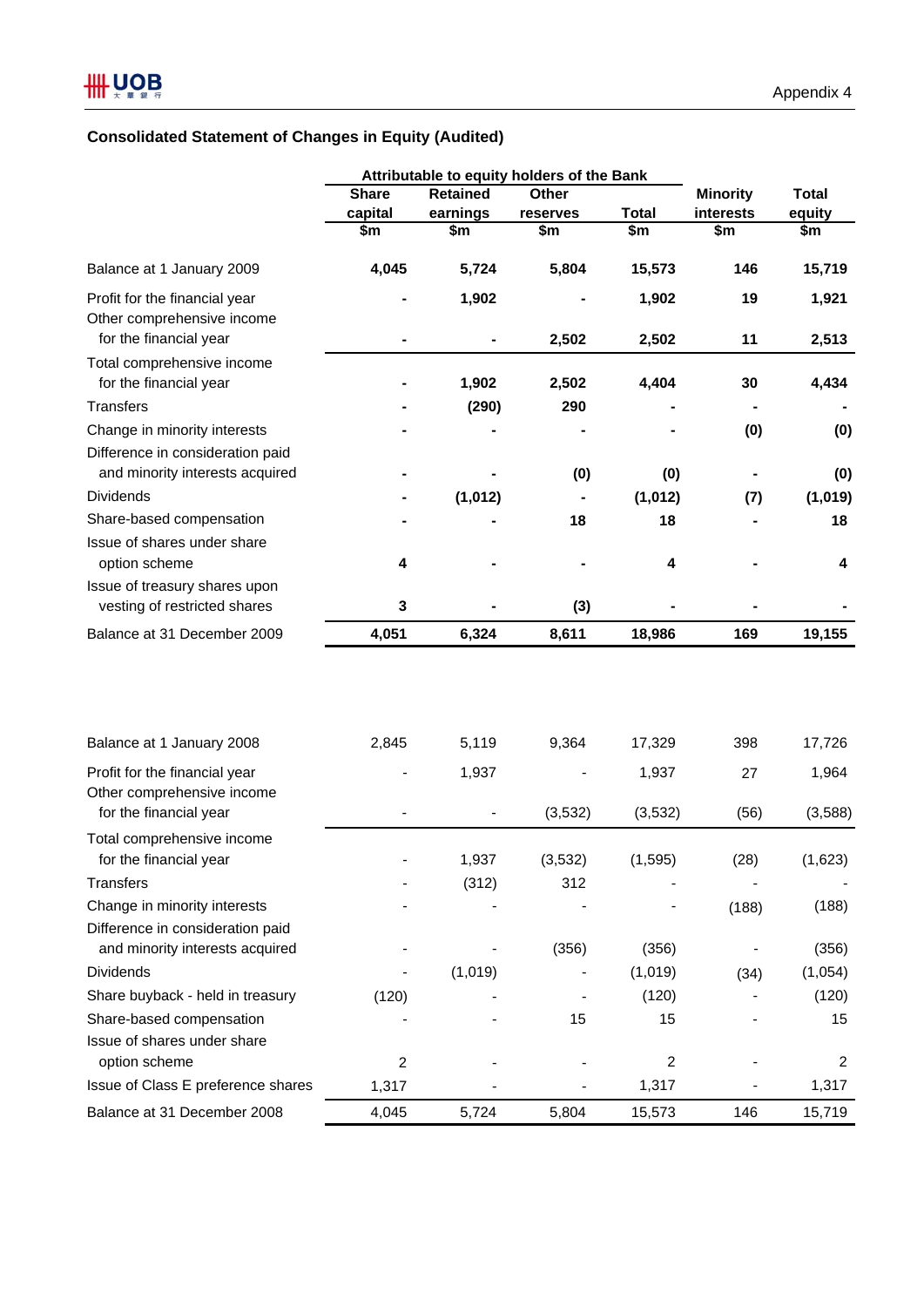# **Consolidated Statement of Changes in Equity (Unaudited)**

|                                                               | Attributable to equity holders of the Bank |                 |                         |                        |                        |              |
|---------------------------------------------------------------|--------------------------------------------|-----------------|-------------------------|------------------------|------------------------|--------------|
|                                                               | <b>Share</b>                               | <b>Retained</b> | Other                   |                        | <b>Minority</b>        | <b>Total</b> |
|                                                               | capital                                    | earnings        | reserves                | <b>Total</b>           | interests              | equity       |
|                                                               | \$m\$                                      | \$m             | \$m                     | $\overline{\text{sm}}$ | $\overline{\text{sm}}$ | \$m          |
| Balance at 1 October 2009                                     | 4,047                                      | 6,144           | 8,025                   | 18,215                 | 164                    | 18,380       |
| Profit for the financial period                               |                                            | 522             |                         | 522                    | 5                      | 527          |
| Other comprehensive income<br>for the financial period        |                                            |                 | 251                     | 251                    | 1                      | 252          |
| Total comprehensive income                                    |                                            |                 |                         |                        |                        |              |
| for the financial period                                      |                                            | 522             | 251                     | 773                    | 6                      | 779          |
| <b>Transfers</b>                                              |                                            | (332)           | 332                     |                        |                        |              |
| Change in minority interests                                  |                                            |                 |                         |                        | 0                      | 0            |
| Difference in consideration paid                              |                                            |                 |                         |                        |                        |              |
| and minority interests acquired                               |                                            |                 | (0)                     | (0)                    |                        | (0)          |
| <b>Dividends</b>                                              |                                            | (10)            |                         | (10)                   | (2)                    | (12)         |
| Share-based compensation                                      |                                            |                 | $\overline{\mathbf{r}}$ | 7                      |                        | 7            |
| Issue of shares under share                                   |                                            |                 |                         |                        |                        |              |
| option scheme                                                 | $\mathbf 2$                                |                 |                         | $\mathbf{2}$           |                        | $\mathbf{2}$ |
| Issue of treasury shares upon                                 |                                            |                 |                         |                        |                        |              |
| vesting of restricted shares                                  | 3                                          |                 | (3)                     |                        |                        |              |
| Balance at 31 December 2009                                   | 4,051                                      | 6,324           | 8,611                   | 18,986                 | 169                    | 19,155       |
|                                                               |                                            |                 |                         |                        |                        |              |
| Balance at 1 October 2008                                     | 4,045                                      | 5,715           | 7,396                   | 17,155                 | 368                    | 17,523       |
| Profit for the financial period<br>Other comprehensive income |                                            | 332             |                         | 332                    | $\overline{7}$         | 339          |
| for the financial period                                      |                                            |                 | (1, 552)                | (1, 552)               | (35)                   | (1,587)      |
| Total comprehensive income                                    |                                            |                 |                         |                        |                        |              |
| for the financial period                                      |                                            | 332             | (1, 552)                | (1,220)                | (28)                   | (1, 248)     |
| <b>Transfers</b>                                              |                                            | (312)           | 312                     |                        |                        |              |
| Change in minority interests                                  |                                            |                 |                         |                        | (188)                  | (188)        |
| Difference in consideration paid                              |                                            |                 |                         |                        |                        |              |
| and minority interests acquired                               |                                            |                 | (356)                   | (356)                  |                        | (356)        |
| Dividends                                                     |                                            | (11)            |                         | (11)                   | (6)                    | (17)         |
| Share-based compensation                                      |                                            |                 | 5                       | 5                      |                        | 5            |
| Balance at 31 December 2008                                   | 4,045                                      | 5,724           | 5,804                   | 15,573                 | 146                    | 15,719       |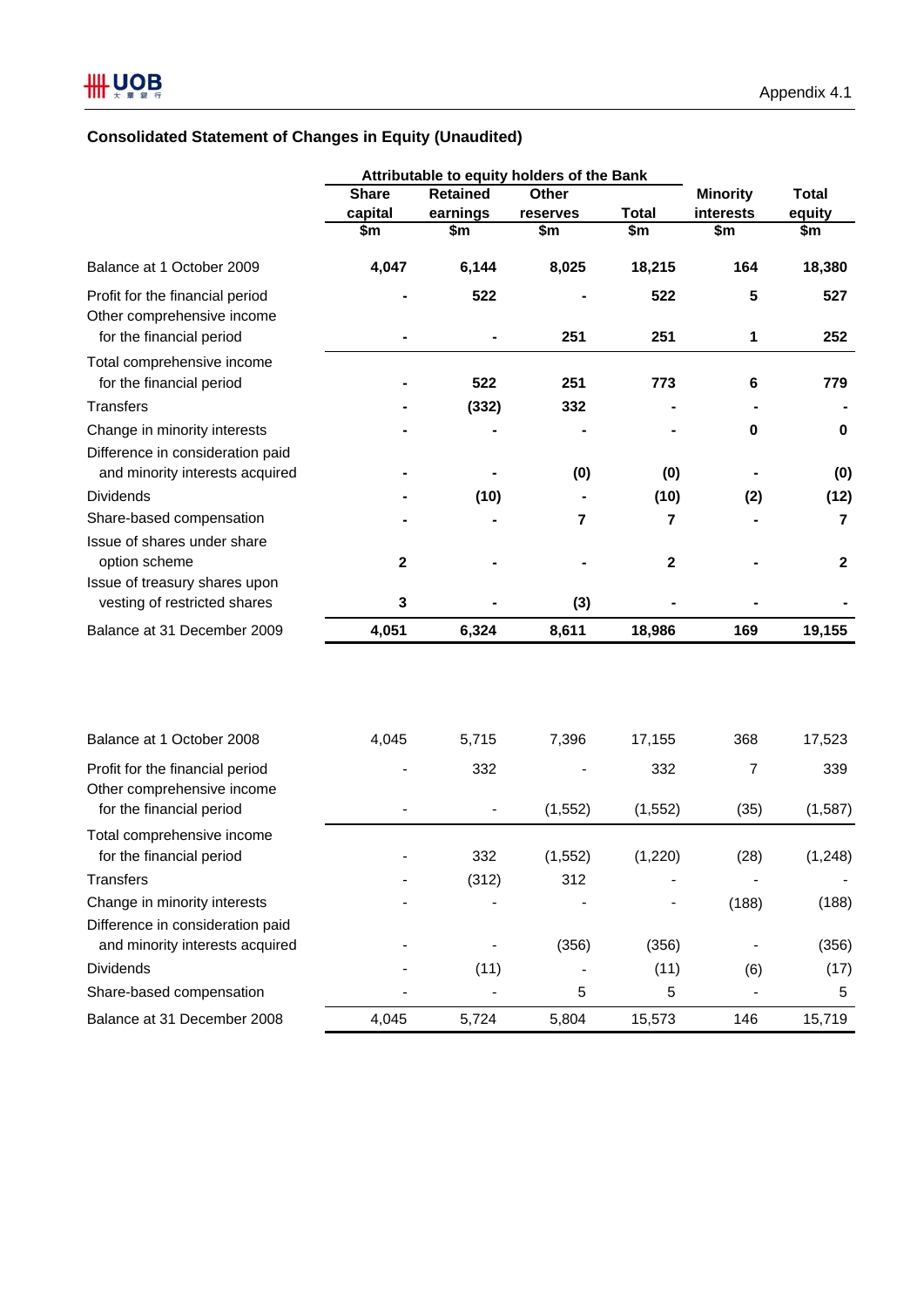# **Consolidated Cash Flow Statement (Audited)**

|                                                                | 2009     | 2008           | $4Q09$ <sup>1</sup> | 4Q08 <sup>1</sup> |
|----------------------------------------------------------------|----------|----------------|---------------------|-------------------|
|                                                                | \$m      | \$m            | \$m                 | \$m\$             |
| Cash flows from operating activities                           |          |                |                     |                   |
| Operating profit before amortisation and impairment charges    | 3,331    | 3,200          | 688                 | 817               |
| Adjustments for:                                               |          |                |                     |                   |
| Depreciation of assets                                         | 138      | 134            | 37                  | 34                |
| Net (gain)/loss on disposal of assets                          | (32)     | (163)          | 4                   | 8                 |
| Share-based compensation                                       | 18       | 15             | 7                   | 5                 |
| Operating profit before working capital changes                | 3,454    | 3,186          | 736                 | 862               |
| Increase/(decrease) in working capital                         |          |                |                     |                   |
| Deposits                                                       | 2,631    | 7,564          | 8,863               | 852               |
| Bills and drafts payable                                       | (111)    | (275)          | 98                  | (495)             |
| Other liabilities                                              | (3, 226) | 3,263          | (230)               | 2,720             |
| <b>Trading securities</b>                                      | 21       | 271            | 13                  | 69                |
| Placements and balances with banks                             | 1,080    | (11)           | (539)               | 3,365             |
| Loans to non-bank customers                                    | (138)    | (7,637)        | (972)               | 401               |
| Other assets                                                   | 3,897    | (3,849)        | 534                 | (3, 244)          |
| Cash generated from operations                                 | 7,609    | 2,512          | 8,502               | 4,530             |
| Income tax paid                                                | (423)    | (915)          | (60)                | (220)             |
| Net cash provided by operating activities                      | 7,186    | 1,597          | 8,442               | 4,310             |
|                                                                |          |                |                     |                   |
| Cash flows from investing activities                           |          |                |                     |                   |
| Net cash flow on disposal/(acquisition) of:                    |          |                |                     |                   |
| Investment securities and associates                           | 1,824    | 670            | 613                 | 463               |
| Properties and other fixed assets                              | (213)    | (130)          | (37)                | 56                |
| Change in minority interests                                   | (0)      | (188)          | (0)                 | (188)             |
| Dividends received from associates                             | 54       | 59             |                     | 3                 |
| Net cash provided by investing activities                      | 1,665    | 411            | 576                 | 334               |
| Cash flows from financing activities                           |          |                |                     |                   |
| Proceeds from issue of ordinary shares                         | 4        | $\overline{c}$ | 2                   |                   |
| Net proceeds from issue of Class E preference shares           |          | 1,317          |                     |                   |
| Net (decrease)/increase in debts issued                        | (202)    | (420)          | (77)                | 52                |
| Share buyback                                                  |          | (120)          |                     |                   |
| Dividends paid on ordinary shares                              | (903)    | (979)          |                     |                   |
| Dividends paid on preference shares                            | (109)    | (41)           |                     |                   |
| Dividends paid to minority interests                           | (7)      | (34)           | <u>(2)</u>          | (6)               |
| Net cash (used in)/provided by financing activities            | (1, 218) | (275)          | (77)                | 46                |
| Currency translation adjustments                               | 123      | (416)          | 17                  | (221)             |
| Net increase in cash and cash equivalents                      | 7,756    | 1,317          | 8,957               | 4,468             |
| Cash and cash equivalents at beginning of the financial period | 31,600   | 30,283         | 30,398              | 27,132            |
| Cash and cash equivalents at end of the financial period       | 39,356   | 31,600         | 39,356              | 31,600            |
| Represented by:                                                |          |                |                     |                   |
| Cash, balances and placements with central banks               | 18,865   |                | 18,865              | 20,290            |
|                                                                |          | 20,290         |                     |                   |
| Singapore Government treasury bills and securities             | 12,787   | 8,969          | 12,787              | 8,969             |
| Other government treasury bills and securities                 | 7,704    | 2,341          | 7,704               | 2,341             |
| Cash and cash equivalents at end of the financial period       | 39,356   | 31,600         | 39,356              | 31,600            |

1 Unaudited.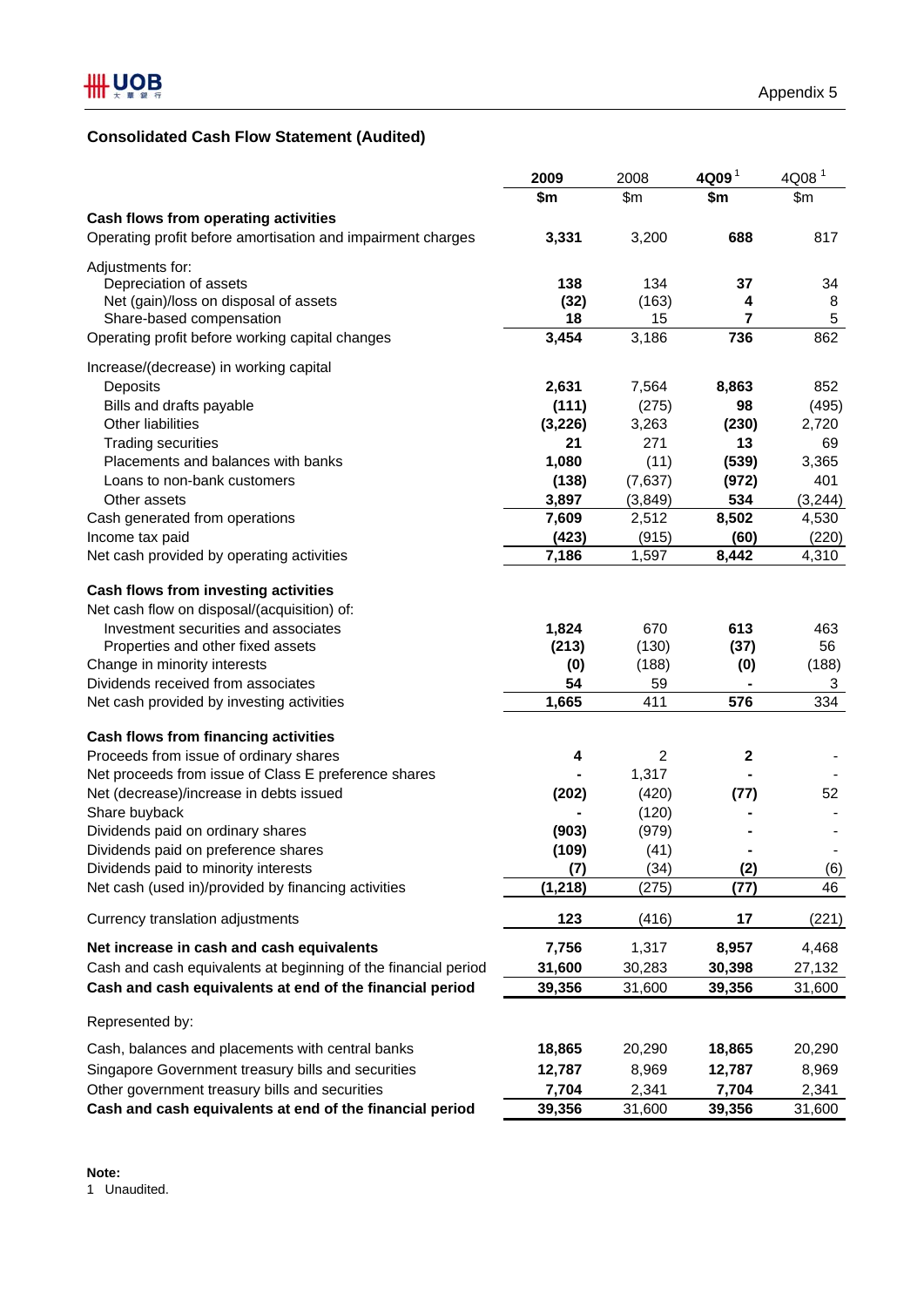# **Balance Sheet of the Bank (Audited)**

| $\frac{2}{3}$<br>$\overline{\$m}$<br>\$m\$<br><b>Equity</b><br>3,220<br>3,215<br>3,213<br>Share capital<br>Retained earnings<br>5,337<br>5,234<br>5,031<br>7,634<br>5,632<br>Other reserves<br>8,136<br>Total<br>16,693<br>16,083<br>13,876<br><b>Liabilities</b><br>Deposits and balances of banks<br>22,920<br>26,482<br>27,129<br>92,731<br>Deposits and balances of non-bank customers<br>95,930<br>93,601<br>Deposits and balances of subsidiaries<br>2,513<br>2,916<br>3,722<br>166<br>292<br>104<br>Bills and drafts payable<br><b>Other liabilities</b><br>7,937<br>8,039<br>9,822<br>Debts issued<br>6,658<br>6,324<br>6,396<br>139,352<br>Total<br>133,295<br>141,037<br>156,046<br><b>Total equity and liabilities</b><br>149,378<br>154,913<br>Assets $^2$<br>12,935<br>7,560<br>14,823<br>Cash, balances and placements with central banks<br>Singapore Government treasury bills and securities<br>12,724<br>13,637<br>8,899<br>Other government treasury bills and securities<br>4,694<br>1,251<br>2,459<br>114<br>130<br>124<br><b>Trading securities</b><br>Placements and balances with banks<br>13,408<br>12,821<br>12,314<br>76,262<br>76,668<br>Loans to non-bank customers<br>76,600<br>Placements with and advances to subsidiaries<br>2,387<br>2,866<br>2,578<br>14,729<br>Investment securities<br>15,169<br>15,578<br>7,384<br>7,949<br>11,069<br>Other assets<br>371<br>371<br>372<br>Investment in associates<br>Investment in subsidiaries<br>5,278<br>5,346<br>5,293<br>1,424<br>1,271<br>1,409<br>Investment properties<br>821<br><b>Fixed assets</b><br>771<br>934<br>3,182<br>3,182<br>3,182<br>Intangible assets<br>156,046<br>Total<br>149,378<br>154,913<br><b>Off-Balance Sheet Items</b><br><b>Contingent liabilities</b><br>9,965<br>9,703<br>9,936<br><b>Financial derivatives</b><br>351,103<br>246,936<br>289,063<br>Commitments<br>35,897<br>38,868<br>36,761 | <b>Dec-09</b> | Sep-09 $1$ | Dec-08 |
|----------------------------------------------------------------------------------------------------------------------------------------------------------------------------------------------------------------------------------------------------------------------------------------------------------------------------------------------------------------------------------------------------------------------------------------------------------------------------------------------------------------------------------------------------------------------------------------------------------------------------------------------------------------------------------------------------------------------------------------------------------------------------------------------------------------------------------------------------------------------------------------------------------------------------------------------------------------------------------------------------------------------------------------------------------------------------------------------------------------------------------------------------------------------------------------------------------------------------------------------------------------------------------------------------------------------------------------------------------------------------------------------------------------------------------------------------------------------------------------------------------------------------------------------------------------------------------------------------------------------------------------------------------------------------------------------------------------------------------------------------------------------------------------------------------------------------------------------------------------------------------------------------------|---------------|------------|--------|
|                                                                                                                                                                                                                                                                                                                                                                                                                                                                                                                                                                                                                                                                                                                                                                                                                                                                                                                                                                                                                                                                                                                                                                                                                                                                                                                                                                                                                                                                                                                                                                                                                                                                                                                                                                                                                                                                                                          |               |            |        |
|                                                                                                                                                                                                                                                                                                                                                                                                                                                                                                                                                                                                                                                                                                                                                                                                                                                                                                                                                                                                                                                                                                                                                                                                                                                                                                                                                                                                                                                                                                                                                                                                                                                                                                                                                                                                                                                                                                          |               |            |        |
|                                                                                                                                                                                                                                                                                                                                                                                                                                                                                                                                                                                                                                                                                                                                                                                                                                                                                                                                                                                                                                                                                                                                                                                                                                                                                                                                                                                                                                                                                                                                                                                                                                                                                                                                                                                                                                                                                                          |               |            |        |
|                                                                                                                                                                                                                                                                                                                                                                                                                                                                                                                                                                                                                                                                                                                                                                                                                                                                                                                                                                                                                                                                                                                                                                                                                                                                                                                                                                                                                                                                                                                                                                                                                                                                                                                                                                                                                                                                                                          |               |            |        |
|                                                                                                                                                                                                                                                                                                                                                                                                                                                                                                                                                                                                                                                                                                                                                                                                                                                                                                                                                                                                                                                                                                                                                                                                                                                                                                                                                                                                                                                                                                                                                                                                                                                                                                                                                                                                                                                                                                          |               |            |        |
|                                                                                                                                                                                                                                                                                                                                                                                                                                                                                                                                                                                                                                                                                                                                                                                                                                                                                                                                                                                                                                                                                                                                                                                                                                                                                                                                                                                                                                                                                                                                                                                                                                                                                                                                                                                                                                                                                                          |               |            |        |
|                                                                                                                                                                                                                                                                                                                                                                                                                                                                                                                                                                                                                                                                                                                                                                                                                                                                                                                                                                                                                                                                                                                                                                                                                                                                                                                                                                                                                                                                                                                                                                                                                                                                                                                                                                                                                                                                                                          |               |            |        |
|                                                                                                                                                                                                                                                                                                                                                                                                                                                                                                                                                                                                                                                                                                                                                                                                                                                                                                                                                                                                                                                                                                                                                                                                                                                                                                                                                                                                                                                                                                                                                                                                                                                                                                                                                                                                                                                                                                          |               |            |        |
|                                                                                                                                                                                                                                                                                                                                                                                                                                                                                                                                                                                                                                                                                                                                                                                                                                                                                                                                                                                                                                                                                                                                                                                                                                                                                                                                                                                                                                                                                                                                                                                                                                                                                                                                                                                                                                                                                                          |               |            |        |
|                                                                                                                                                                                                                                                                                                                                                                                                                                                                                                                                                                                                                                                                                                                                                                                                                                                                                                                                                                                                                                                                                                                                                                                                                                                                                                                                                                                                                                                                                                                                                                                                                                                                                                                                                                                                                                                                                                          |               |            |        |
|                                                                                                                                                                                                                                                                                                                                                                                                                                                                                                                                                                                                                                                                                                                                                                                                                                                                                                                                                                                                                                                                                                                                                                                                                                                                                                                                                                                                                                                                                                                                                                                                                                                                                                                                                                                                                                                                                                          |               |            |        |
|                                                                                                                                                                                                                                                                                                                                                                                                                                                                                                                                                                                                                                                                                                                                                                                                                                                                                                                                                                                                                                                                                                                                                                                                                                                                                                                                                                                                                                                                                                                                                                                                                                                                                                                                                                                                                                                                                                          |               |            |        |
|                                                                                                                                                                                                                                                                                                                                                                                                                                                                                                                                                                                                                                                                                                                                                                                                                                                                                                                                                                                                                                                                                                                                                                                                                                                                                                                                                                                                                                                                                                                                                                                                                                                                                                                                                                                                                                                                                                          |               |            |        |
|                                                                                                                                                                                                                                                                                                                                                                                                                                                                                                                                                                                                                                                                                                                                                                                                                                                                                                                                                                                                                                                                                                                                                                                                                                                                                                                                                                                                                                                                                                                                                                                                                                                                                                                                                                                                                                                                                                          |               |            |        |
|                                                                                                                                                                                                                                                                                                                                                                                                                                                                                                                                                                                                                                                                                                                                                                                                                                                                                                                                                                                                                                                                                                                                                                                                                                                                                                                                                                                                                                                                                                                                                                                                                                                                                                                                                                                                                                                                                                          |               |            |        |
|                                                                                                                                                                                                                                                                                                                                                                                                                                                                                                                                                                                                                                                                                                                                                                                                                                                                                                                                                                                                                                                                                                                                                                                                                                                                                                                                                                                                                                                                                                                                                                                                                                                                                                                                                                                                                                                                                                          |               |            |        |
|                                                                                                                                                                                                                                                                                                                                                                                                                                                                                                                                                                                                                                                                                                                                                                                                                                                                                                                                                                                                                                                                                                                                                                                                                                                                                                                                                                                                                                                                                                                                                                                                                                                                                                                                                                                                                                                                                                          |               |            |        |
|                                                                                                                                                                                                                                                                                                                                                                                                                                                                                                                                                                                                                                                                                                                                                                                                                                                                                                                                                                                                                                                                                                                                                                                                                                                                                                                                                                                                                                                                                                                                                                                                                                                                                                                                                                                                                                                                                                          |               |            |        |
|                                                                                                                                                                                                                                                                                                                                                                                                                                                                                                                                                                                                                                                                                                                                                                                                                                                                                                                                                                                                                                                                                                                                                                                                                                                                                                                                                                                                                                                                                                                                                                                                                                                                                                                                                                                                                                                                                                          |               |            |        |
|                                                                                                                                                                                                                                                                                                                                                                                                                                                                                                                                                                                                                                                                                                                                                                                                                                                                                                                                                                                                                                                                                                                                                                                                                                                                                                                                                                                                                                                                                                                                                                                                                                                                                                                                                                                                                                                                                                          |               |            |        |
|                                                                                                                                                                                                                                                                                                                                                                                                                                                                                                                                                                                                                                                                                                                                                                                                                                                                                                                                                                                                                                                                                                                                                                                                                                                                                                                                                                                                                                                                                                                                                                                                                                                                                                                                                                                                                                                                                                          |               |            |        |
|                                                                                                                                                                                                                                                                                                                                                                                                                                                                                                                                                                                                                                                                                                                                                                                                                                                                                                                                                                                                                                                                                                                                                                                                                                                                                                                                                                                                                                                                                                                                                                                                                                                                                                                                                                                                                                                                                                          |               |            |        |
|                                                                                                                                                                                                                                                                                                                                                                                                                                                                                                                                                                                                                                                                                                                                                                                                                                                                                                                                                                                                                                                                                                                                                                                                                                                                                                                                                                                                                                                                                                                                                                                                                                                                                                                                                                                                                                                                                                          |               |            |        |
|                                                                                                                                                                                                                                                                                                                                                                                                                                                                                                                                                                                                                                                                                                                                                                                                                                                                                                                                                                                                                                                                                                                                                                                                                                                                                                                                                                                                                                                                                                                                                                                                                                                                                                                                                                                                                                                                                                          |               |            |        |
|                                                                                                                                                                                                                                                                                                                                                                                                                                                                                                                                                                                                                                                                                                                                                                                                                                                                                                                                                                                                                                                                                                                                                                                                                                                                                                                                                                                                                                                                                                                                                                                                                                                                                                                                                                                                                                                                                                          |               |            |        |
|                                                                                                                                                                                                                                                                                                                                                                                                                                                                                                                                                                                                                                                                                                                                                                                                                                                                                                                                                                                                                                                                                                                                                                                                                                                                                                                                                                                                                                                                                                                                                                                                                                                                                                                                                                                                                                                                                                          |               |            |        |
|                                                                                                                                                                                                                                                                                                                                                                                                                                                                                                                                                                                                                                                                                                                                                                                                                                                                                                                                                                                                                                                                                                                                                                                                                                                                                                                                                                                                                                                                                                                                                                                                                                                                                                                                                                                                                                                                                                          |               |            |        |
|                                                                                                                                                                                                                                                                                                                                                                                                                                                                                                                                                                                                                                                                                                                                                                                                                                                                                                                                                                                                                                                                                                                                                                                                                                                                                                                                                                                                                                                                                                                                                                                                                                                                                                                                                                                                                                                                                                          |               |            |        |
|                                                                                                                                                                                                                                                                                                                                                                                                                                                                                                                                                                                                                                                                                                                                                                                                                                                                                                                                                                                                                                                                                                                                                                                                                                                                                                                                                                                                                                                                                                                                                                                                                                                                                                                                                                                                                                                                                                          |               |            |        |
|                                                                                                                                                                                                                                                                                                                                                                                                                                                                                                                                                                                                                                                                                                                                                                                                                                                                                                                                                                                                                                                                                                                                                                                                                                                                                                                                                                                                                                                                                                                                                                                                                                                                                                                                                                                                                                                                                                          |               |            |        |
|                                                                                                                                                                                                                                                                                                                                                                                                                                                                                                                                                                                                                                                                                                                                                                                                                                                                                                                                                                                                                                                                                                                                                                                                                                                                                                                                                                                                                                                                                                                                                                                                                                                                                                                                                                                                                                                                                                          |               |            |        |
|                                                                                                                                                                                                                                                                                                                                                                                                                                                                                                                                                                                                                                                                                                                                                                                                                                                                                                                                                                                                                                                                                                                                                                                                                                                                                                                                                                                                                                                                                                                                                                                                                                                                                                                                                                                                                                                                                                          |               |            |        |
|                                                                                                                                                                                                                                                                                                                                                                                                                                                                                                                                                                                                                                                                                                                                                                                                                                                                                                                                                                                                                                                                                                                                                                                                                                                                                                                                                                                                                                                                                                                                                                                                                                                                                                                                                                                                                                                                                                          |               |            |        |
|                                                                                                                                                                                                                                                                                                                                                                                                                                                                                                                                                                                                                                                                                                                                                                                                                                                                                                                                                                                                                                                                                                                                                                                                                                                                                                                                                                                                                                                                                                                                                                                                                                                                                                                                                                                                                                                                                                          |               |            |        |
|                                                                                                                                                                                                                                                                                                                                                                                                                                                                                                                                                                                                                                                                                                                                                                                                                                                                                                                                                                                                                                                                                                                                                                                                                                                                                                                                                                                                                                                                                                                                                                                                                                                                                                                                                                                                                                                                                                          |               |            |        |
|                                                                                                                                                                                                                                                                                                                                                                                                                                                                                                                                                                                                                                                                                                                                                                                                                                                                                                                                                                                                                                                                                                                                                                                                                                                                                                                                                                                                                                                                                                                                                                                                                                                                                                                                                                                                                                                                                                          |               |            |        |
|                                                                                                                                                                                                                                                                                                                                                                                                                                                                                                                                                                                                                                                                                                                                                                                                                                                                                                                                                                                                                                                                                                                                                                                                                                                                                                                                                                                                                                                                                                                                                                                                                                                                                                                                                                                                                                                                                                          |               |            |        |
| Net asset value per ordinary share (\$)<br>10.20<br>9.80<br>8.33                                                                                                                                                                                                                                                                                                                                                                                                                                                                                                                                                                                                                                                                                                                                                                                                                                                                                                                                                                                                                                                                                                                                                                                                                                                                                                                                                                                                                                                                                                                                                                                                                                                                                                                                                                                                                                         |               |            |        |

# **Notes:**

1 Unaudited.

2 Assets pledged under repurchase agreements are included in the respective asset items.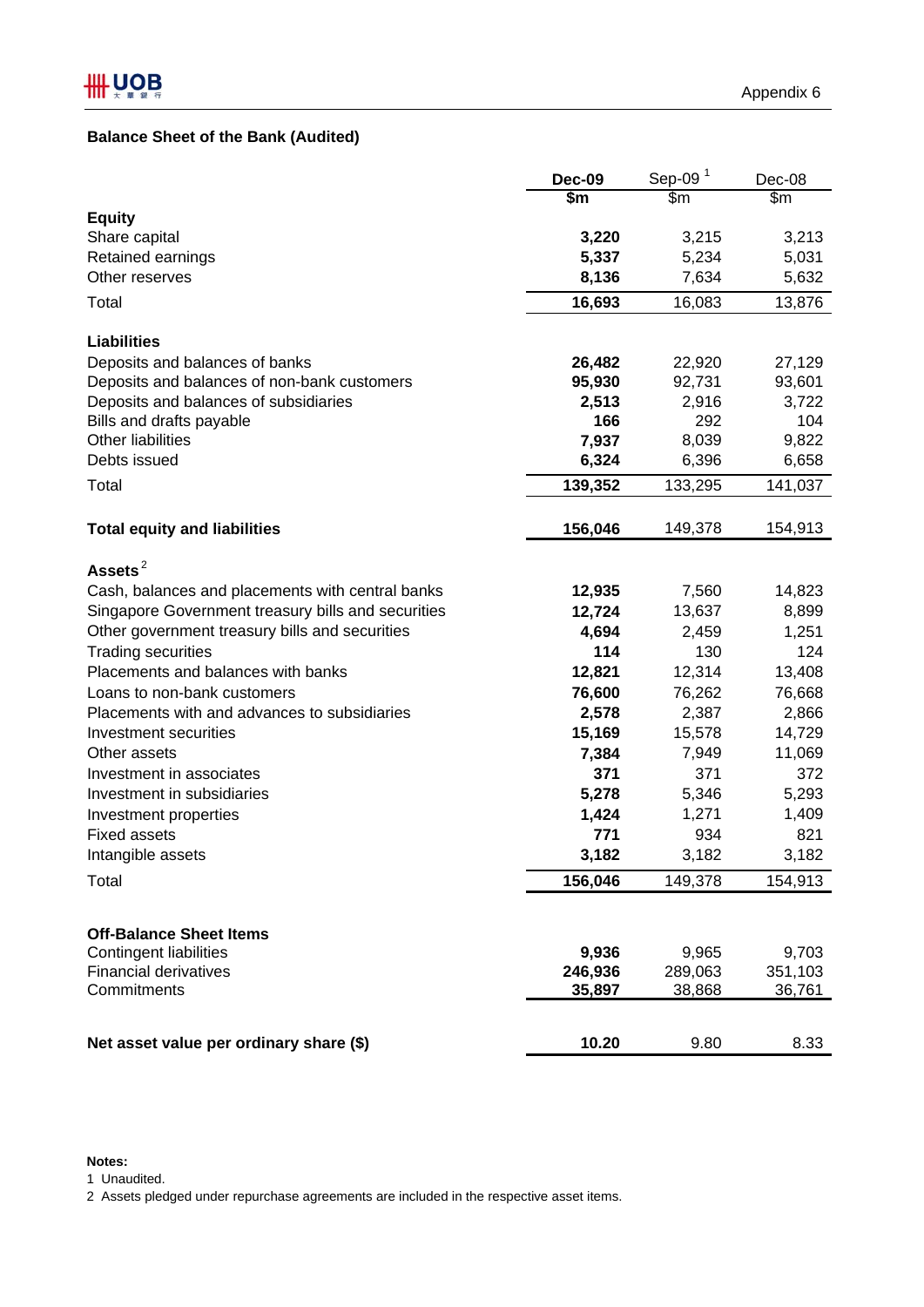# **Statement of Changes in Equity of the Bank (Audited)**

|                                                      | Share capital  | <b>Retained earnings</b> | Other reserves | <b>Total equity</b> |
|------------------------------------------------------|----------------|--------------------------|----------------|---------------------|
|                                                      | \$m            | \$m                      | \$m            | \$m                 |
| Balance at 1 January 2009                            | 3,213          | 5,031                    | 5,632          | 13,876              |
| Profit for the financial year                        |                | 1,577                    |                | 1,577               |
| Other comprehensive income                           |                |                          |                |                     |
| for the financial year                               |                |                          | 2,189          | 2,189               |
| Total comprehensive income                           |                |                          |                |                     |
| for the financial year                               |                | 1,577                    | 2,189          | 3,765               |
| <b>Transfers</b>                                     |                | (300)                    | 300            |                     |
| <b>Dividends</b>                                     |                | (970)                    |                | (970)               |
| Share-based compensation                             |                |                          | 18             | 18                  |
| Issue of shares under share                          |                |                          |                |                     |
| option scheme                                        | 4              |                          |                | 4                   |
| Issue of treasury shares upon                        |                |                          |                |                     |
| vesting of restricted shares                         | 3              |                          | (3)            |                     |
| Balance at 31 December 2009                          | 3,220          | 5,337                    | 8,136          | 16,693              |
| Balance at 1 January 2008                            | 2,014          | 3,893                    | 8,080          | 13,987              |
|                                                      |                |                          |                |                     |
| Profit for the financial year                        |                | 2,417                    |                | 2,417               |
| Other comprehensive income<br>for the financial year |                |                          | (2,762)        | (2,762)             |
| Total comprehensive income                           |                |                          |                |                     |
| for the financial year                               |                | 2,417                    | (2,762)        | (346)               |
| <b>Transfers</b>                                     |                | (300)                    | 300            |                     |
| <b>Dividends</b>                                     |                | (979)                    |                | (979)               |
| Share buyback - held in treasury                     | (120)          |                          |                | (120)               |
| Share-based compensation                             |                |                          | 15             | 15                  |
| Issue of shares under share                          |                |                          |                |                     |
| option scheme                                        | $\overline{2}$ |                          |                | 2                   |
| Issue of Class E preference shares                   | 1,317          |                          |                | 1,317               |
| Balance at 31 December 2008                          | 3,213          | 5,031                    | 5,632          | 13,876              |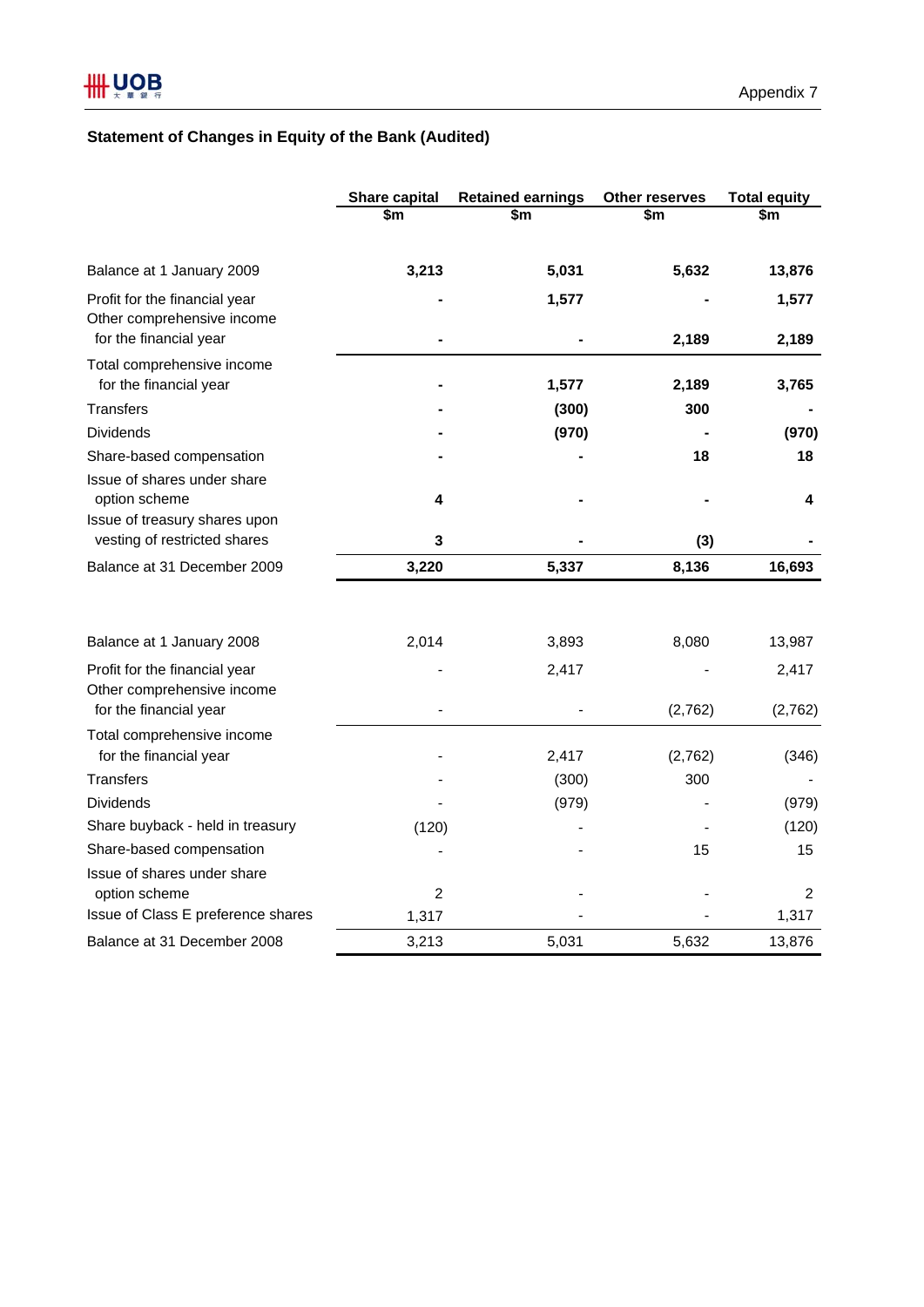# **Statement of Changes in Equity of the Bank (Unaudited)**

|                                                                                           | Share capital | <b>Retained earnings</b> | <b>Other reserves</b> | <b>Total equity</b> |
|-------------------------------------------------------------------------------------------|---------------|--------------------------|-----------------------|---------------------|
|                                                                                           | \$m           | \$m                      | \$m                   | \$m                 |
|                                                                                           |               |                          |                       |                     |
| Balance at 1 October 2009                                                                 | 3,215         | 5,234                    | 7,634                 | 16,083              |
| Profit for the financial period<br>Other comprehensive income<br>for the financial period |               | 403                      | 199                   | 403<br>199          |
| Total comprehensive income<br>for the financial period                                    |               | 403                      | 199                   | 602                 |
| Transfers                                                                                 |               | (300)                    | 300                   |                     |
| Share-based compensation                                                                  |               |                          | 7                     | $\overline{7}$      |
| Issue of shares under share<br>option scheme                                              | $\mathbf{2}$  |                          |                       | $\mathbf{2}$        |
| Issue of treasury shares upon<br>vesting of restricted shares                             | 3             |                          | (3)                   |                     |
| Balance at 31 December 2009                                                               | 3,220         | 5,337                    | 8,136                 | 16,693              |
| Balance at 1 October 2008                                                                 | 3,213         | 4,284                    | 6,591                 | 14,088              |
| Profit for the financial period<br>Other comprehensive income                             |               | 1,047                    |                       | 1,047               |
| for the financial period                                                                  |               |                          | (1,263)               | (1, 263)            |
| Total comprehensive income<br>for the financial period                                    |               | 1,047                    | (1,263)               | (216)               |
| <b>Transfers</b>                                                                          |               | (300)                    | 300                   |                     |
| Share-based compensation                                                                  |               |                          | 5                     | 5                   |
| Balance at 31 December 2008                                                               | 3,213         | 5,031                    | 5,632                 | 13,876              |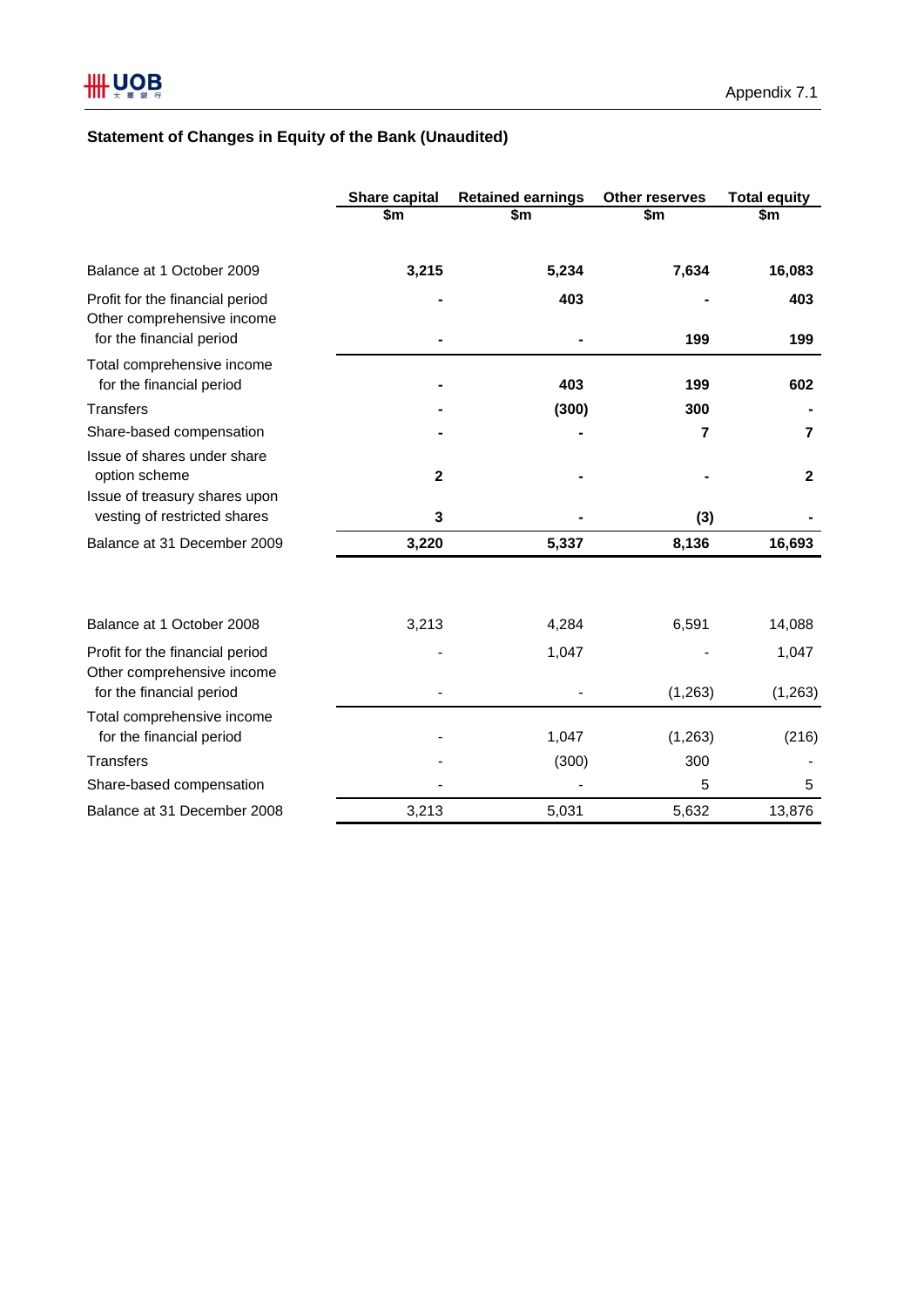# **Investment Securities**

|                          | <b>Dec-09</b> |
|--------------------------|---------------|
|                          | \$m           |
| Debt securities          |               |
| <b>Bank</b>              |               |
| Tier 1                   | 1,933         |
| Tier <sub>2</sub>        | 1,098         |
| Senior/Other             | 4,253         |
|                          | 7,284         |
| Non-bank                 | 6,330         |
|                          | 13,614        |
| <b>Equity securities</b> | 2,563         |
| Total                    | 16,177        |

|                                    | <b>Dec-09</b>           |       |              |
|------------------------------------|-------------------------|-------|--------------|
|                                    | Non-bank<br><b>Bank</b> |       | <b>Total</b> |
|                                    | \$m                     | \$m   | \$m          |
| Debt securities by country of risk |                         |       |              |
| Singapore                          | 332                     | 1,427 | 1,759        |
| <b>Other Asia Pacific</b>          | 2,997                   | 2,600 | 5,597        |
| Europe                             | 2,338                   | 724   | 3,062        |
| <b>United States</b>               | 1,550                   | 1,280 | 2,830        |
| Other                              | 67                      | 299   | 366          |
| Total                              | 7,284                   | 6,330 | 13,614       |

As at 31 December 2009, the Group's investment in non-government securities was \$16.2 billion, with 84% in debt securities and 16% in equity securities.

The debt securities portfolio of \$13.6 billion was well diversified, with 73% of the portfolio comprising individual exposure of \$50 million and below.